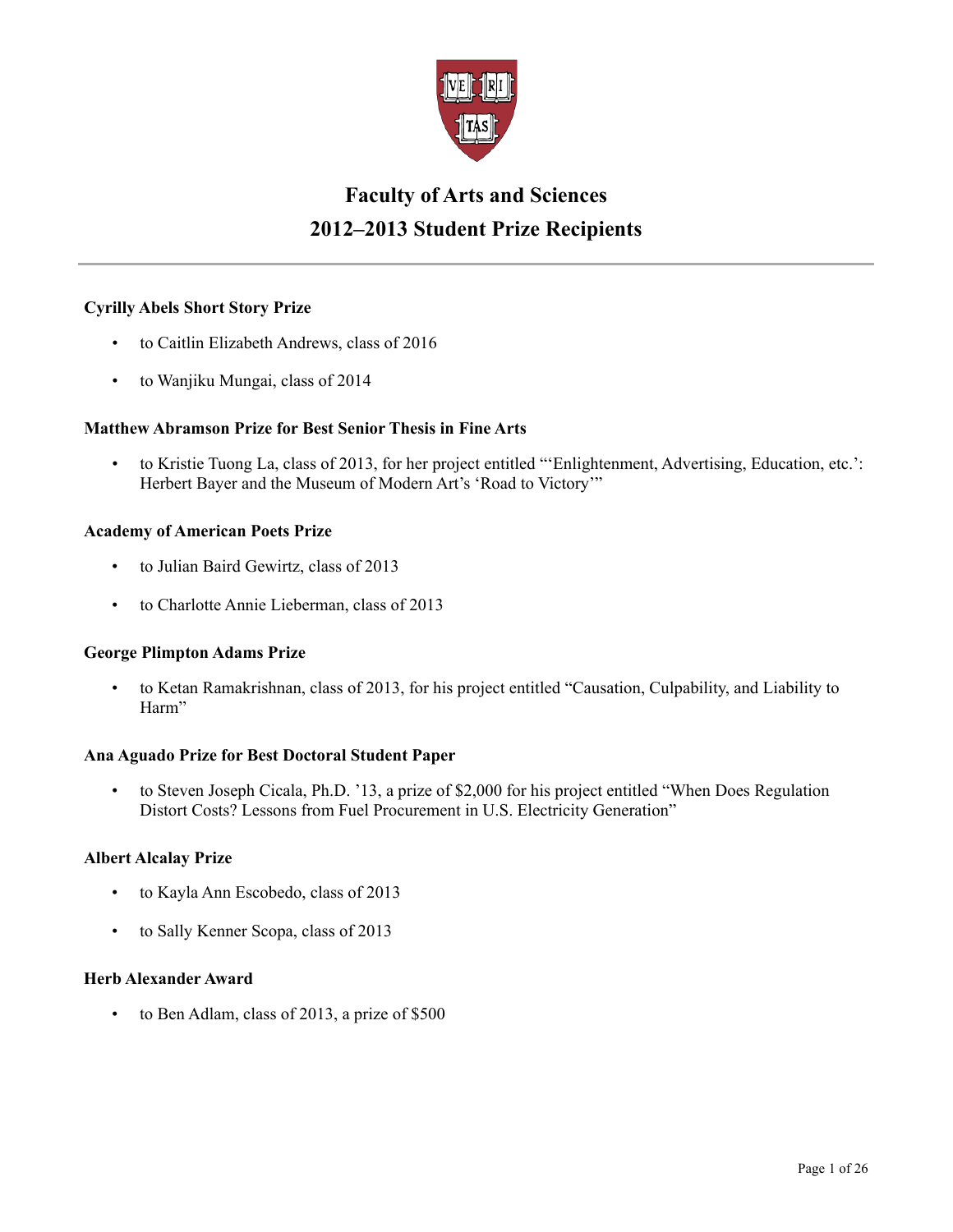### **Richard Glover Ames and Henry Russell Ames Award**

- to Victor Manuel Flores, class of 2013
- to Sara Sophia Lytle, class of 2013

# **Sophia de Mello Breyner Andresen Prize**

• to Scott Randolph Johnston, class of 2014, a prize of \$200 for his project entitled "Transições em Os Maias"

### **Kwame Anthony Appiah Prize**

• to Bradley Lynn Craig, class of 2013, for his project entitled "Inside the Master's House: Gender, Sexuality, and the 'Impossible' History of Slavery in Jamaica, 1753–1786"

# **Rudolf Arnheim Prize**

• to Abby Peihe Sun, class of 2013

### **Santo J. Aurelio Prize**

• to Nancy B. Gilliatt, A.L.B. '13, a prize of \$2,000

### **Joseph L. Barrett Award**

- to Ruth Walker Goins, class of 2013
- to Yanick Kabungo Mulumba, class of 2015

### **Bechtel Prize in Philosophy**

• to Elizabeth Louise Miller, G5, for her project entitled "Quantum Entanglement, Bohmian Mechanics, and Humean Supervenience"

### **Jeremy Belknap Prize**

• to Angie Heeyoung Jo, class of 2016, a prize of \$500 for her project entitled "Ce que la peur enseigne"

### **Helen Choate Bell Prize**

- to Hana Bajramovic, class of 2013
- to Alexander Carson Nunnelly, class of 2013

### **Lillian Bell Prize in History**

• to Thomas Snyder, class of 2013, a prize of \$500 for his project entitled "Against the Peace of the World: Soviet Influence in the Creation of the Nuremberg Trial and the German Response"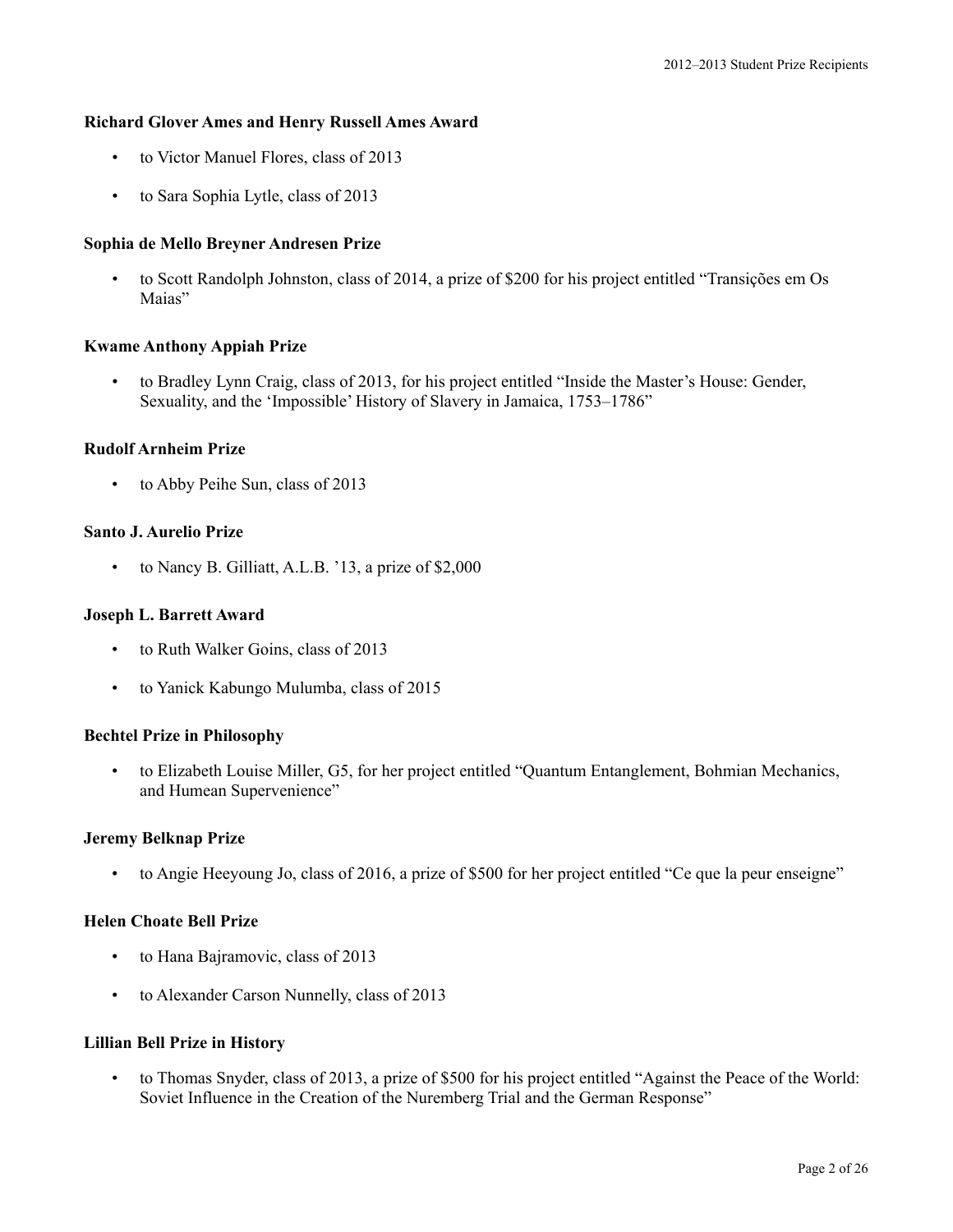# **James Gordon Bennett Prize**

- to Sophie Alexandra Fry, class of 2013, a prize of \$1,200 for her project entitled "Divisive Primaries and Their Effect on Independent Voters"
- to William Paul Grogan, class of 2013, a prize of \$1,200 for his project entitled "'They were plenty brave': Examining the recruitment, unit cohesion, and efficacy of Iraq's police forces"

# **Philo Sherman Bennett Prize**

- to Ananda Marie Martin-Caughey, class of 2013, a prize of \$450 for her project entitled "Social Development through Civic Engagement: A Municipal-Level View from Brazil"
- to Nicholas Kyaw Kyaw Oo, class of 2013, a prize of \$450 for his project entitled "Central Bankers under Pressure: How the Political Environment Influences Central Bank Cooperation with the Government"

### **Bernhard Blume First-Year Graduate Award**

• to Steven Patrick Lydon, G3

# **Bernhard Blume Second-Year Graduate Award**

• to Seth Edward Lafond Peabody, G4

### **Bernhard Blume Undergraduate Award**

• to Michael Ardeljan, class of 2013

# **"The Bohemians" (New York Musicians Club) Prize in Composition**

• to Marta Gentilucci, G3, a prize of \$3,643.65 for her project entitled " … tutt' occhi"

# **Derek C. Bok Award for Excellence in Graduate Student Teaching of Undergraduates**

- to Trevor Bača, G4, a prize of \$1,000
- to Erika Loic, G4, a prize of \$1,000
- to Ainsley Elizabeth Morse, G3, a prize of \$1,000
- to Kevin Andrew Rader, G4, a prize of \$1,000
- to Jacob Nathan Sanders, G2, a prize of \$1,000

### **Arthur L. Boland Prize**

• to Sarah Mumanachit, class of 2013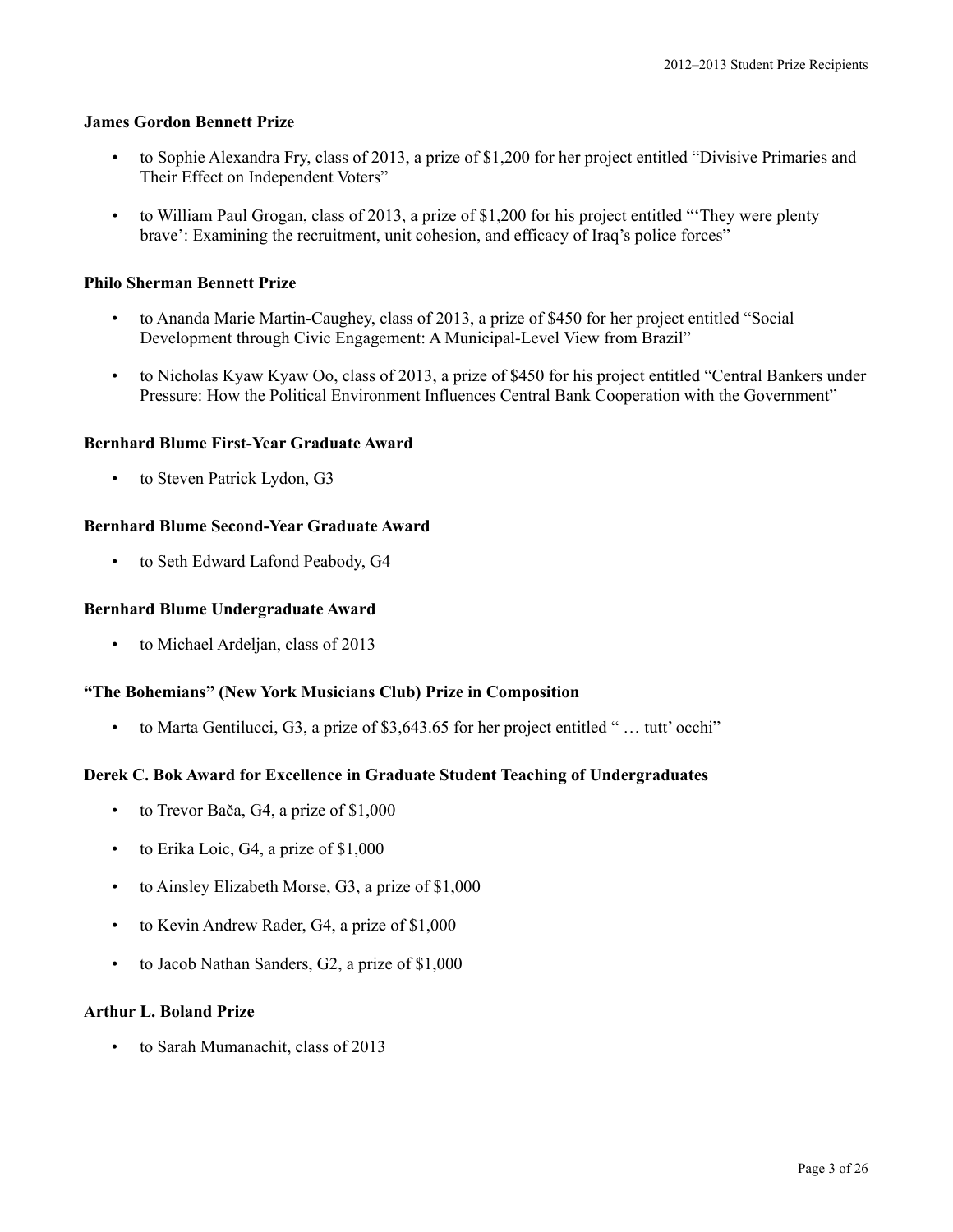### **Francis Boott Prize**

• to Kyle Courtland Randall, class of 2013, a prize of \$250 for his project entitled "When You Are Old"

# **Boston Ruskin Club Prize**

• to Daniel Benjamin Williams, G4

### **Bowdoin Prize for Graduate Essays in the English Language**

• to Lesley Anne Goodman, Ph.D. '13, a prize of \$10,000 for her project entitled "Poetic Injustice: Plot and Indignant Reading"

### **Bowdoin Prize for Graduate Composition in Greek**

• to Thomas John Keeline, G4, a prize of \$5,000 for his project entitled "The Lost Source of Shakespeare's *Julius Caesar*"

# **Bowdoin Prize for Graduate Composition in Latin**

- to Thomas John Keeline, G4, a prize of \$2,500 for his project entitled "Pro Alfredo Eduardo Housman Oratiuncula"
- to Julia C. Scarborough, G5, a prize of \$2,500 for her project entitled "Cena bucolica"

### **Bowdoin Prize for Graduate Essay in the Natural Sciences**

• to Nathan Edward Sanders, G3, a prize of \$10,000 for his project entitled "Observing the Twenty-First-Century Sky and Understanding the Universe"

### **Bowdoin Prize for Undergraduate Essays in the English Language**

• to Mengruo Yang, class of 2013, a prize of \$10,000 for her project entitled "War in Canton: *The Empress of China* from Orientalist Fantasy to Medium of Contestation"

### **Bowdoin Prize for Undergraduate Translation into Latin**

• to Michael Cowett, class of 2013, a prize of \$2,500

### **Bowdoin Prize for Undergraduate Essay in the Natural Sciences**

• to Katherine Shaohua Xue, class of 2013, a prize of \$10,000 for her project entitled "Polyploidy in *Arabidopsis arenosa*: A Case Study in the Evolutionary History of Natural Variation"

### **Francis Bowen Prize**

• to David Joseph Langlois, G6, for his project entitled "The General Requirement of Structural Rationality"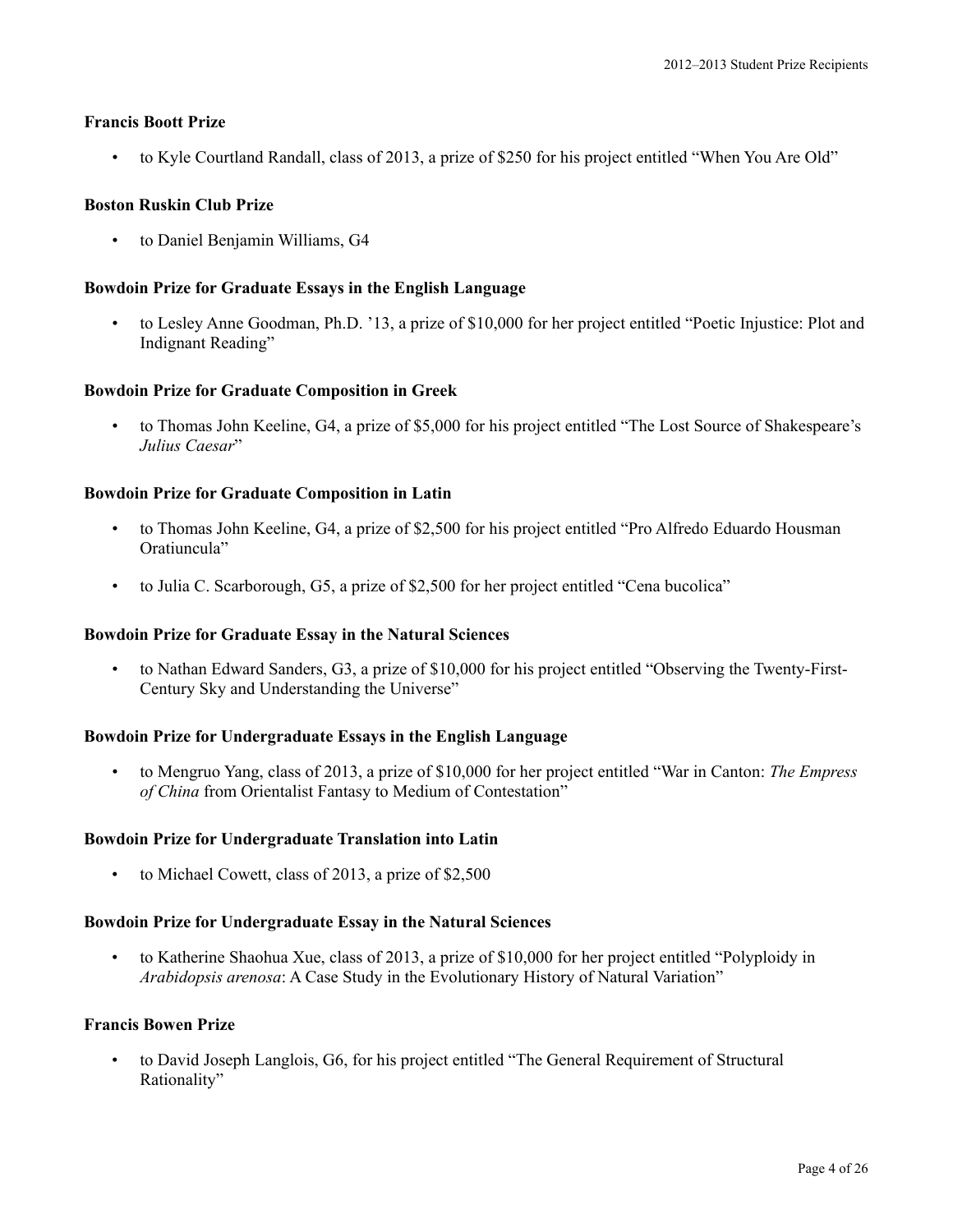# **Boylston Prizes for Elocution**

- to Margaret Cameron Kerr, class of 2013
- to Joshua Graham Wilson, class of 2013

# **Le Baron Russell Briggs Commencement Prize**

• to Félix de Rosen, class of 2013, a prize of \$1,000

# **Le Baron Russell Briggs Fiction Prize**

- to Adam Tyler Horn, class of 2013
- to Max Elias Schulman, class of 2013

# **Francis H. Burr, 1909, Fund**

- to Joshua Alan Cahill Hicks, class of 2013
- to Victoria Brianne Lippert, class of 2013

# **Emily and Charles Carrier Prize**

• to Paul Edward Schofield, Ph.D. '13, for his project entitled "The Commonwealth as Agent: Group Action, the Common Good, and the General Will"

# **Edward M. Chase Prize**

• to Kris-Stella Trump, Ph.D. '13, for her project entitled "The Status Quo and Perceptions of Fairness: How Income Inequality Influences Public Opinion"

# **David Taggart Clark Prize for the Undergraduate Latin Commencement Oration**

• to Fanaye Solomon Yirga, class of 2013, a prize of \$1,000

# **John Clive Prize**

to Jessica Erin Stein, class of 2013

# **Colton Award**

- to Aditya Balasubramanian, class of 2013, a prize of \$250 for his project entitled "From Socialism to Swatantra: Market Liberalism in India, 1943–1970"
- to Samuel Evan Milner, class of 2013, a prize of \$250 for his project entitled "Tailored Regulations: Apparel Price Control during World War II"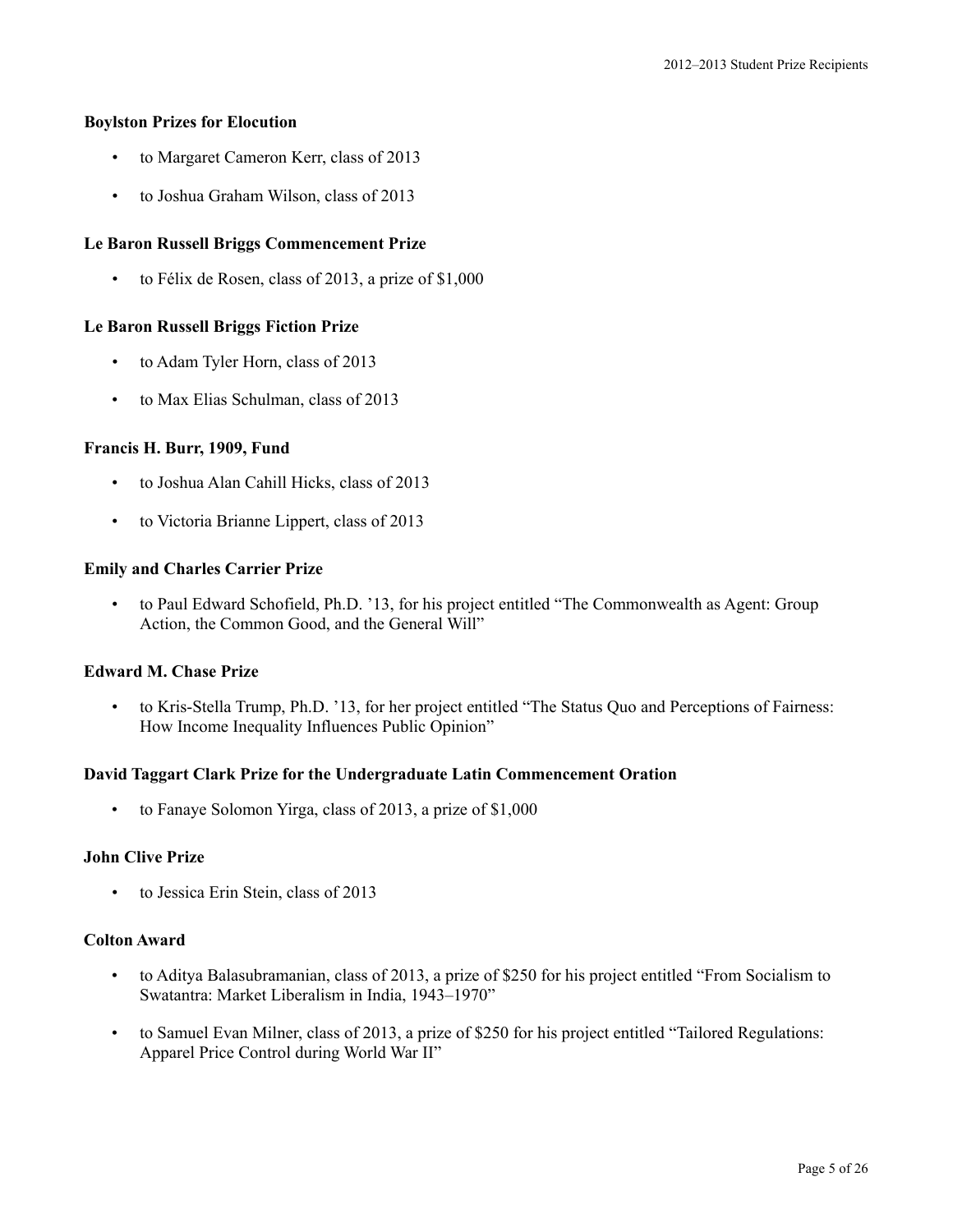### **James Bryant Conant Prize**

- to Matthew Patrick Sheets, class of 2015, for his project entitled "Seeing Sound: A Visual Approach to Understanding the Effectivity of Acoustic Treatment in a Studio Environment"
- to Mengruo Yang, class of 2013, for her project entitled "Longitude, Lunar Method, and Cook's First Voyage"

# **Coolidge Debating Prizes**

- to Coulter P. King, class of 2013, a prize of \$3,000
- to Joshua Zoffer, class of 2014, a prize of \$3,000

# **Council Prize in Visual Arts**

- to Madelynne Ann Hays, class of 2013
- to Oliver Yuanjian Luo, class of 2013

# **Annamae and Allan R. Crite Prize**

- to Veronica M. Brandstrader, A.L.M. '13, a first-place prize of \$1,000
- to Lena Rosario Sheehan, A.L.M. '13, a second-place prize of \$500

# **Gerda Richards Crosby Prize in Government**

• to Andrew Shindi, class of 2013, a prize of \$500 for his project entitled "The Inadvertent Inheritors of the Moon and Stars: Accidental Presidents and the Vice Presidency"

# **Edward Chandler Cumming Prize**

• to Mary Jane Sakellariadis, class of 2013

# **Eugene R. Cummings Senior Thesis Prize in LGBT Studies**

• to Lucia Marie Carver, class of 2013, for her project entitled "On Being 'Lesbian': Kakefuda Hiroko's *'Rezubian' de aru to iu koto*, translated and in context"

# **Louis Curtis Prize**

- to Fanaye Solomon Yirga, class of 2013
- to Alexa Katherine Zahl, class of 2013

# **David Rockefeller Center for Latin American Studies Thesis Prize in History and Literature**

• to Julia Morse Leitner, class of 2013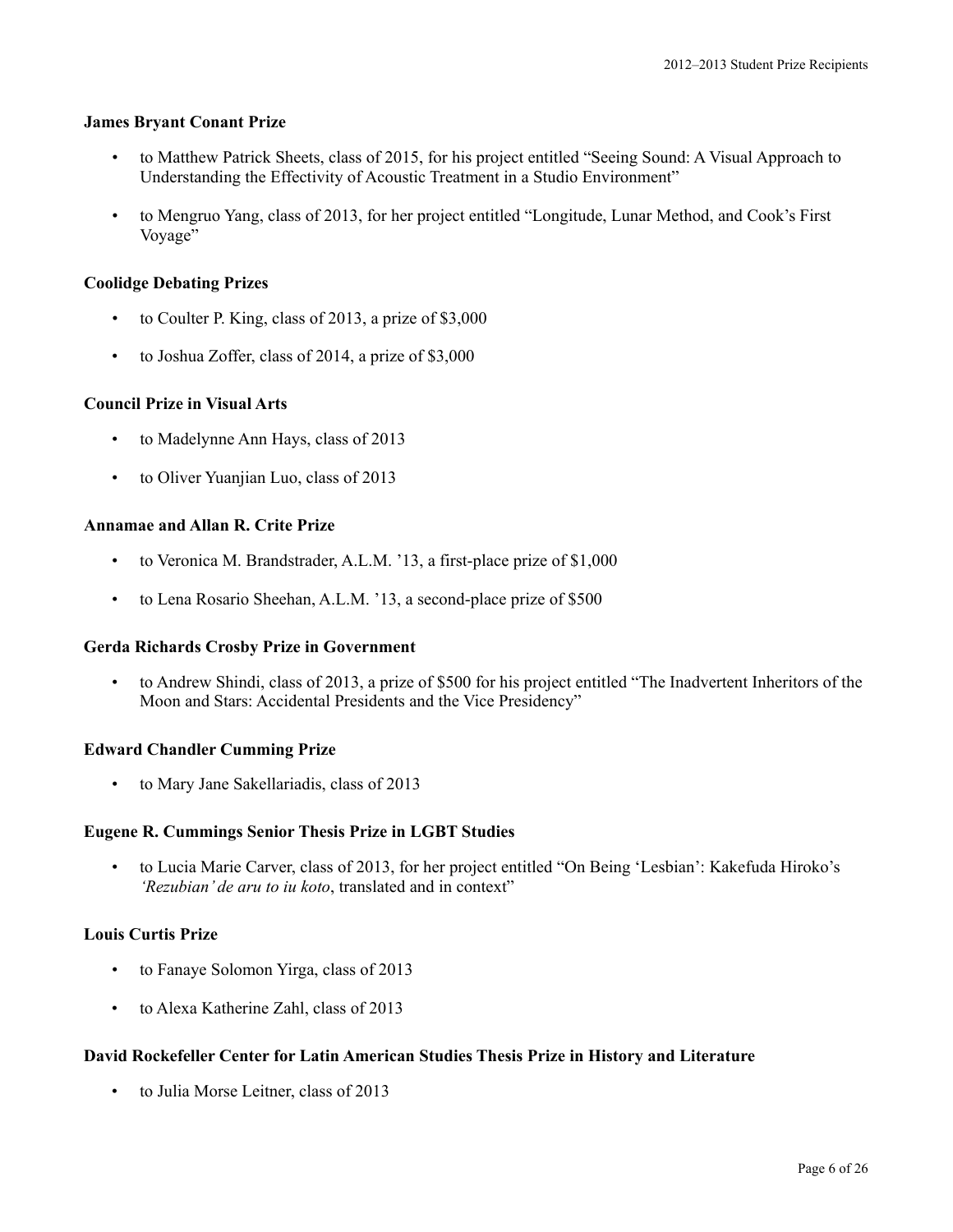### **Mack I. Davis II Harvard College Prize**

• to Alexander Diaz, class of 2014

# **Davison Fellowship for Travel in Music**

- to Kyra Anwi Atekwana, class of 2014, a prize of \$3,685
- to Kathryn Gabrielle Walsh, class of 2014, a prize of \$1,315

### **Dean's Prize for Outstanding A.L.M. Capstone Project**

- to Sheila Caroline Barry, A.L.M. '13, a prize of \$1,000
- to Timothy Brian Masters, A.L.M. '13, a prize of \$1,000

### **Dean's Prize for Outstanding A.L.M. Thesis**

- to Nicholas Brandaleone, A.L.M. '13, a prize of \$500
- to Mohamed Elsaid, A.L.M. '13, a prize of \$500
- to Kimberly Anne Goodman, A.L.M. '13, a prize of \$1,000
- to Mohammad Viqar Hussain, A.L.M. '13, a prize of \$500
- to Stephen Justin Kobialka, A.L.M. '13, a prize of \$500
- to David Eric Lauterbach, A.L.M. '13, a prize of \$500
- to Blake Stewart Maddux, A.L.M. '13, a prize of \$1,000
- to Stuart Alan Meyers, A.L.M. '13, a prize of \$1,000
- to Teresa Isabel Morales, A.L.M. '13, a prize of \$1,000
- to Yaniv Pessach, A.L.M. '13, a prize of \$500
- to Katherine Maria Schlatter, A.L.M. '13, a prize of \$1,000
- to Suneil Seetharam, A.L.M. '13, a prize of \$500
- to Ronald Wayne Sentman, A.L.M. '13, a prize of \$500
- to Elizabeth Ann Slavkovsky, A.L.M. '13, a prize of \$500
- to John Ashley Stephenson, A.L.M. '13, a prize of \$500
- to Joyce Paula Van Alstyne, A.L.M. '13, a prize of \$1,000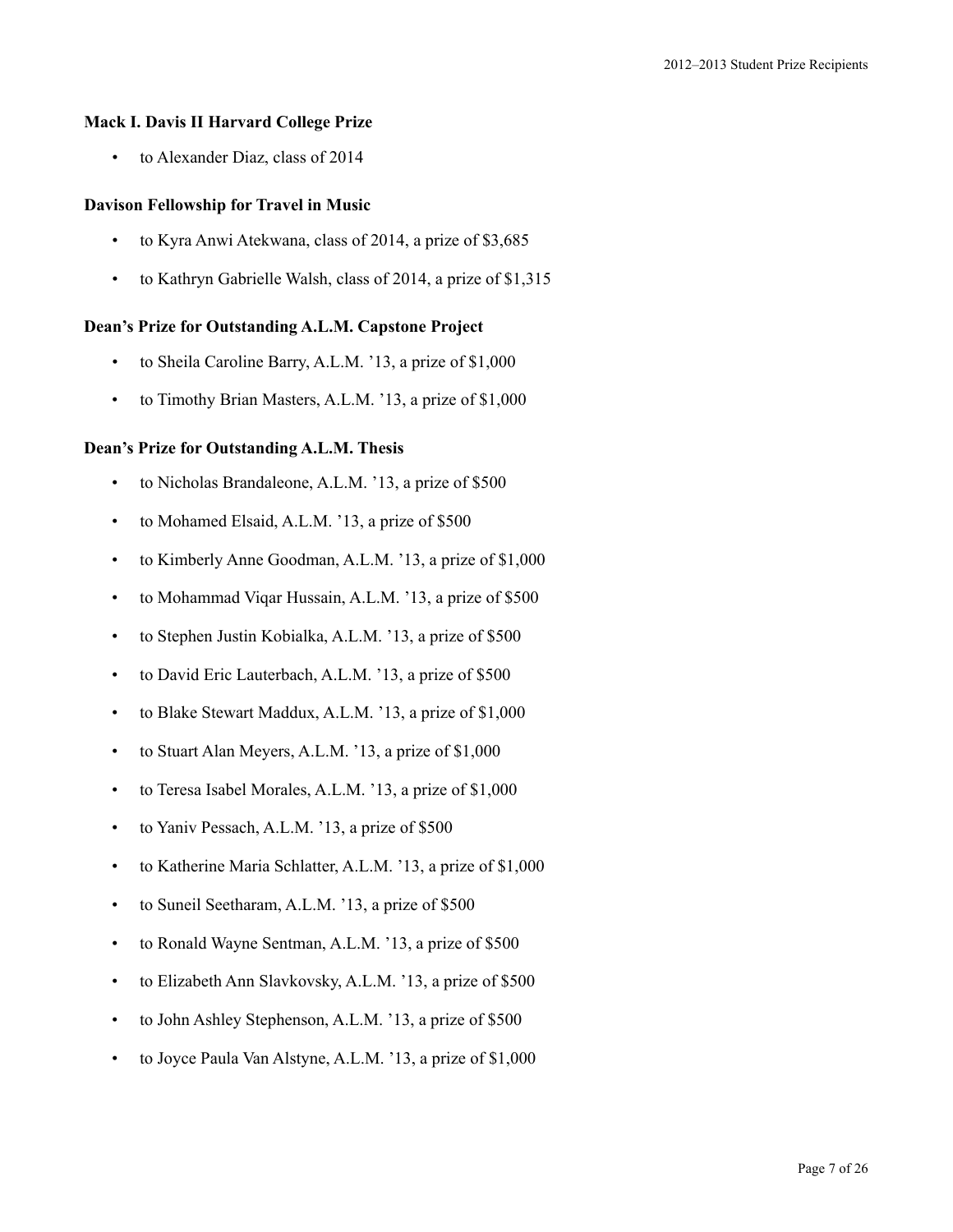### **Arthur P. Dempster Award**

• to Bo Jiang, Ph.D. '13

# **David Herbert Donald Prize**

• to Laura Ford Savarese, class of 2013, a prize of \$500 for her project entitled "Slavery's Battleground: Contesting the Status of Enslaved and Free Blacks in St. Louis, from Statehood to the Civil War"

### **Louise Donovan Award**

• to Xi Yu, class of 2013

# **W. E. B. Du Bois Award**

• to Desta Salem Lissanu, class of 2013

# **John Dunlop Undergraduate Thesis Prize in Business and Government**

- to Andrew Knoller Cohen, class of 2013, for his project entitled "The Shale Gas Paradox: Assessing the Impacts of the Shale Gas Revolution on Electricity Markets and Climate Change"
- to Lauren Dai, class of 2013, for her project entitled "The Comparative Advantage of Nations: How Global Supply Chains Change Our Understanding of Comparative Advantage"

### **Dunster House Fiftieth Anniversary Prize**

- to Alissa Nicole Changala, class of 2013
- to Han Yan, class of 2013

### **Edward Eager Memorial Prize**

- to Christopher Alessandrini, class of 2015, for his project entitled "Queenie's on the Strip"
- to Rumur James Harley Dowling, class of 2014, for his project entitled "In the Clear"
- to Julian Baird Gewirtz, class of 2013
- to Stephanie Leah Newman, class of 2013
- to Georgina Beth Parfitt, class of 2013, for her project entitled "Skinny and Cold Water"
- to Joshua Graham Wilson, class of 2013

### **Susan C. Eaton Fellowship in Organizing, Leadership, and Social Change**

• to Samuel Funch Wohns, class of 2014, a prize of \$750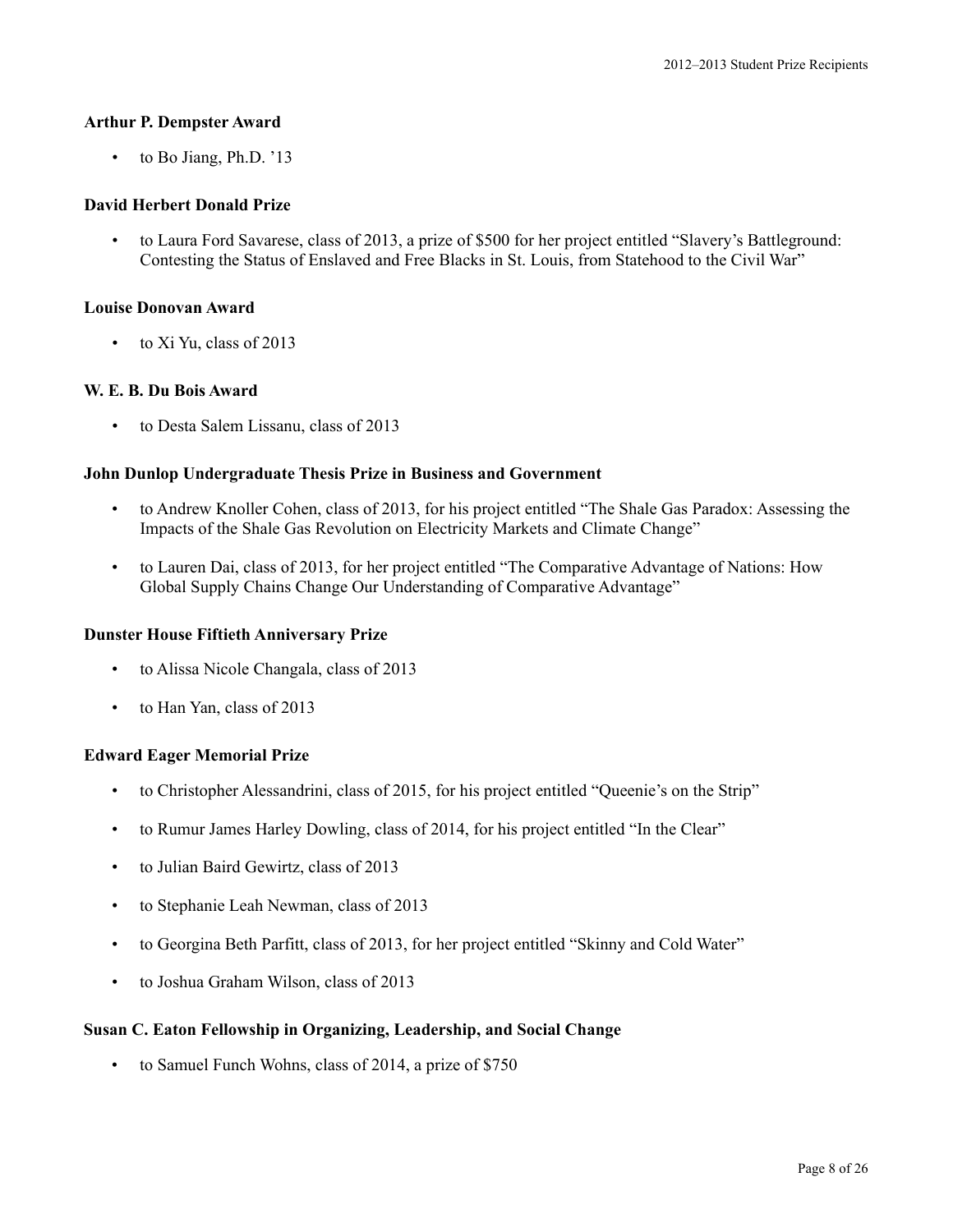### **Ralph Waldo Emerson Prize**

• to Haley Bowen, class of 2014

# **Enel Endowment Prize for Best Undergraduate Paper or Senior Thesis**

• to Hee Kwon Seo, class of 2013, a prize of \$1,000 for his project entitled "Can Behavioral Biases Explain Demand for a Harmful Pesticide? Evidence from India"

# **Ethnic Studies Thesis Prize**

- to Annemarie Elise Ryu, class of 2013, for her project entitled "Culture in the Clinic: Hmong Americans' Experiences Navigating Conflicting Prescriptions"
- to Katherine Elida Warren, class of 2013, for her project entitled "Coming of Age in the Epidemic: Suicide and Adolescence in a Tribal Nation"

### **Extension School Commencement Speaker Prize**

- to James Gregory Ashe, A.L.M. '13, a prize of \$1,000
- to Marlon Robert Banta, A.L.M. '13, a prize of \$1,000
- to Alysa Marie Morse, A.L.B. '13, a prize of \$1,000
- to Michael Vincent Woodward, A.L.M. '13, a prize of \$1,000

### **Suzanne Farrell Dance Prize**

- to Irineo Charles Cabreros, class of 2013
- to Shayna Robin Marie Skal, class of 2013

### **Captain Jonathan Fay Prize**

- to Ashok Krishnan Cutkosky, class of 2013, for his project entitled "Polymer Simulations and DNA Topology"
- to Benjamin Naddaff-Hafrey, class of 2013, for his project entitled "'The Electrified Fable': Radio Experimentation, Interwar Social Psychology, and Imagined Invasion in *The War of the Worlds*"
- to Laura Ford Savarese, class of 2013, for her project entitled "Slavery's Battleground: Contesting the Status of Enslaved and Free Blacks in St. Louis, from Statehood to the Civil War"

### **William Scott Ferguson Prize**

• to Nathaniel Shaw Hay, class of 2015, a prize of \$500 for his project entitled "Trampling One Another Down: The Fall of Constantinople"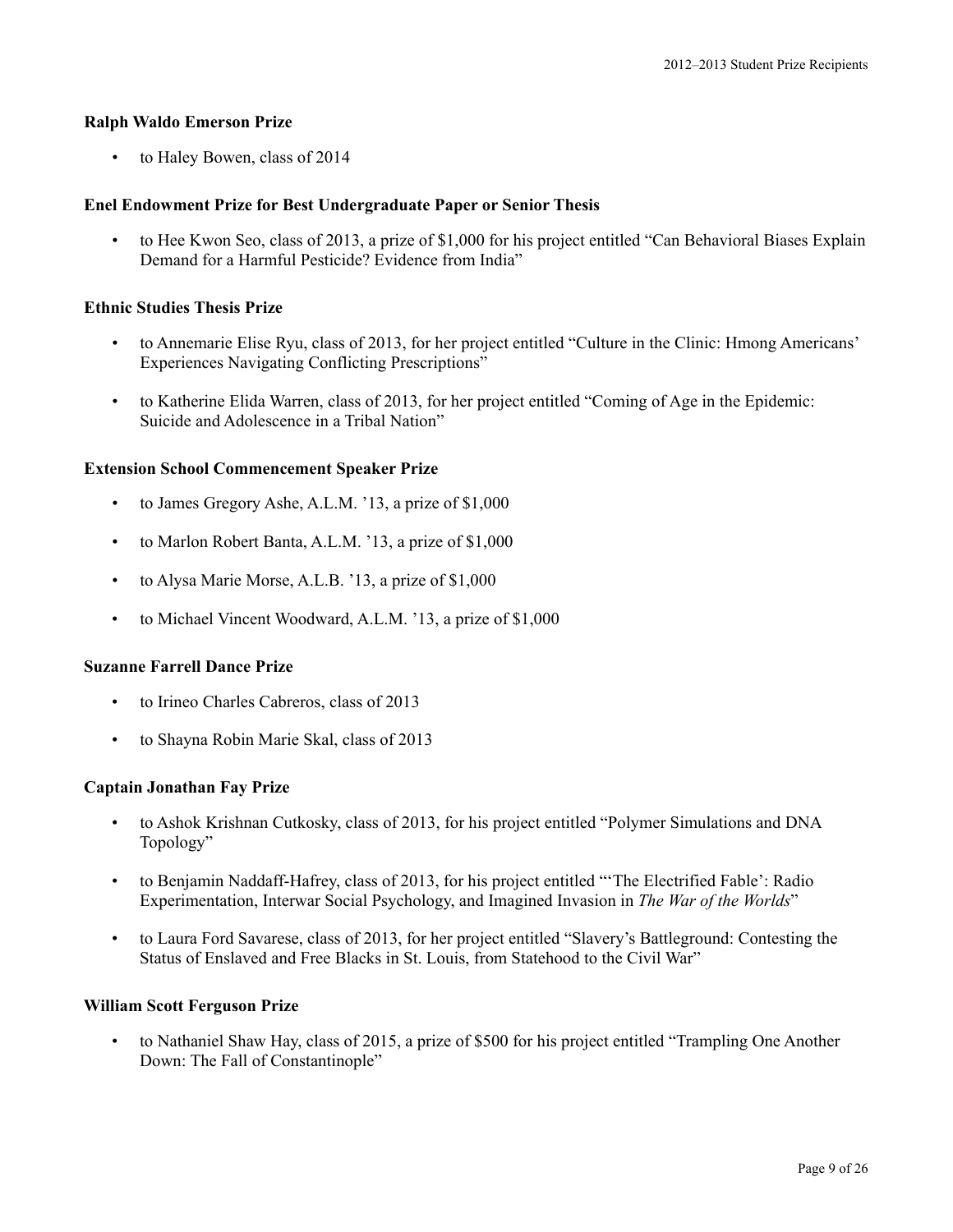# **Edward L. Fireman Award**

• to Rebekah Ilene Dawson, Ph.D. '13

# **Eric Firth Prize**

- to Madeline Magnuson, class of 2013, a prize of \$580 for her project entitled "Islamic Ethical Perspectives on Nuclear Weapons: Pacifist, Extremist, and Moderate"
- to Spencer Lee Todd, class of 2013, a prize of \$580 for his project entitled "Rights and Remedies: Judicial Enforcement of Socio-Economic Rights in South Africa and India"

### **Howard T. Fisher Prize**

- to Holly Lynn Masek, MUP '13
- to Tanya Nicole Petach, class of 2015

# **William Plummer French Prize**

• to Laura Elizabeth D'Asaro, class of 2013

# **Sophia Freund Prize**

- to Jessica Hwang, class of 2013, a prize of \$1,000
- to Ethel Louise Hylton, class of 2013, a prize of \$1,000
- to Gregory Bruce Johnston, class of 2013, a prize of \$1,000
- to Keli Liu, class of 2013, a prize of \$1,000
- to Annemarie Elise Ryu, class of 2013, a prize of \$1,000

### **Friends of the Harvard Department of Mathematics Prize**

- to Eric Kerner Larson, class of 2013, a first-place prize of \$1,000
- to Tony L. Feng, class of 2013, a second-place prize of \$500

### **Paul Revere Frothingham Scholarship Prize**

• to Nadia Laura Farjood, class of 2013

### **Albert M. Fulton, Class of 1897, Prize**

• to Ethel Louise Hylton, class of 2013, for her project entitled "Bridging the Gap: Social Integration and Academic Achievement in the Desegregated Public High School"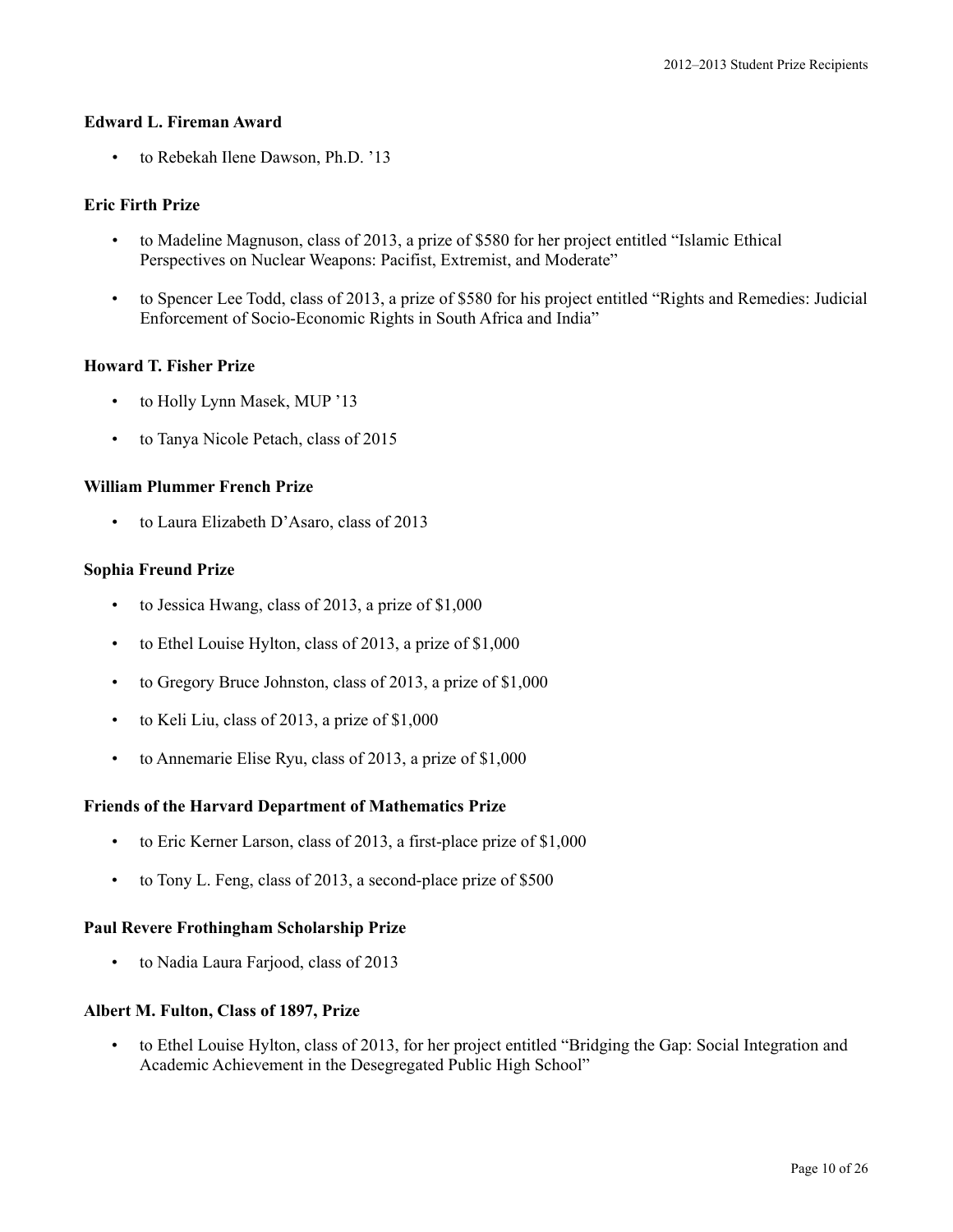### **Lloyd McKim Garrison Prize**

• to Charlotte Annie Lieberman, class of 2013

# **Leo Goldberg Prize in Astronomy**

- to Caroline De Huang, class of 2013
- to Jamie Alexander Law-Smith, class of 2014
- to Diana Kathryn Powell, class of 2014

### **Gertrude and Maurice Goldhaber Prize**

- to Nicholas Benjamin Schade, G4
- to Norman Ying Yao, G5

# **Reverend Peter J. Gomes Prize in Religion and Ethnicity**

• to Desta Salem Lissanu, class of 2013

# **Graduate English Commencement Oration Prize**

• to Jonathan Charles Murad, M.P.A. '13

### **Jane C. Grant Senior Prize**

• to Bradley Lynn Craig, class of 2013

### **John Green Prize**

• to Josiah Wolf Oberholtzer, G6, a prize of \$8,981.02

# **Kate and Max Greenman Prize**

- to Julia Birgit Clark, class of 2014
- to Julia Geiger, class of 2016
- to Martin Kiik, class of 2015
- to Coulter P. King, class of 2013
- to Indira Puri, class of 2016
- to Joshua Zoffer, class of 2014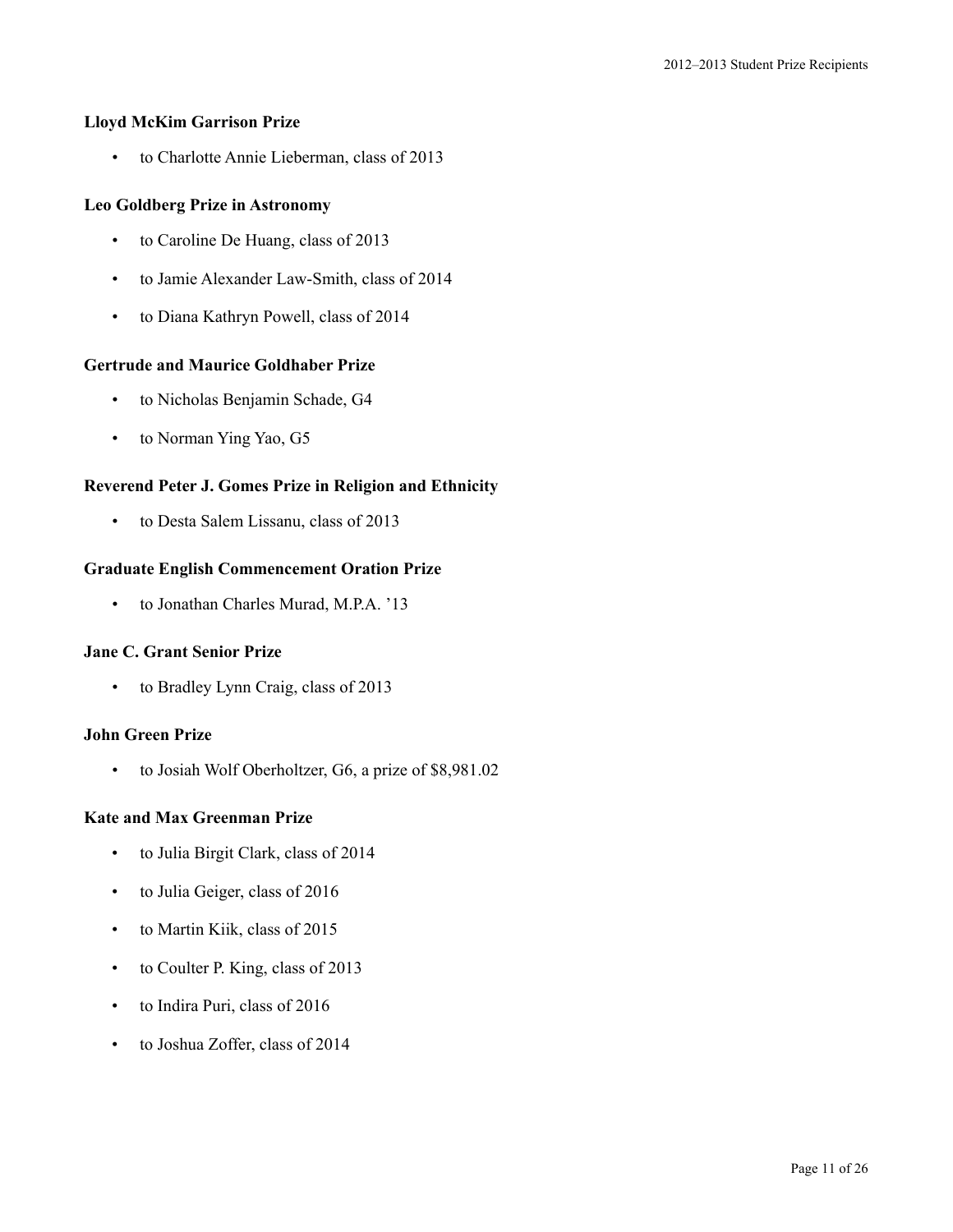# **Seymour E. and Ruth B. Harris Dunster House Prize**

- to Ann Maurine Morgan, class of 2013
- to Adam Benjamin Gelernter Sealfon, class of 2013

# **Seymour E. and Ruth B. Harris Prize for Honors Thesis in Economics**

• to Alice Xiang, class of 2013, a prize of \$3,500 for her project entitled "Assessing the Potential Impact of a Nationwide Class-Based Affirmative Action System"

# **Seymour E. and Ruth B. Harris Prize for Honors Thesis in the Social Sciences**

• to Benjamin Byers Hermansen Wilcox, class of 2013, a prize of \$3,500 for his project entitled "'Is This Science?' Louis Agassiz and the Thayer Expedition in Brazilian Thought, 1865–1876"

# **Harvard College Women's Leadership Award**

to Lena Khaled Awwad, class of 2013

# **Harvard Monthly Prize**

• to Katherine Carol Van Damm, class of 2013

# **Harvard-Radcliffe Foundation for Women's Athletics Award**

to Veronique Tara Irwin, class of 2013

# **Roger Conant Hatch Prizes for Lyric Poetry**

• to Katharine Helen Victoria Vidt, class of 2013

# **Lawrence J. Henderson Prize**

• to James Meixiong, class of 2013, for his project entitled "The critical role of host lipid metabolism in determining the infectivity of Hepatitis C virus"

# **Department of History Prize**

• to Benjamin Byers Hermansen Wilcox, class of 2013, a prize of \$100

# **Department of History Undergraduate Essay Prize**

• to Michael Franklin Cotter, class of 2014, a prize of \$100 for his project entitled "Restoring the Orderly Exchange: The Agricultural Adjustment Administration and Central Economic Planning"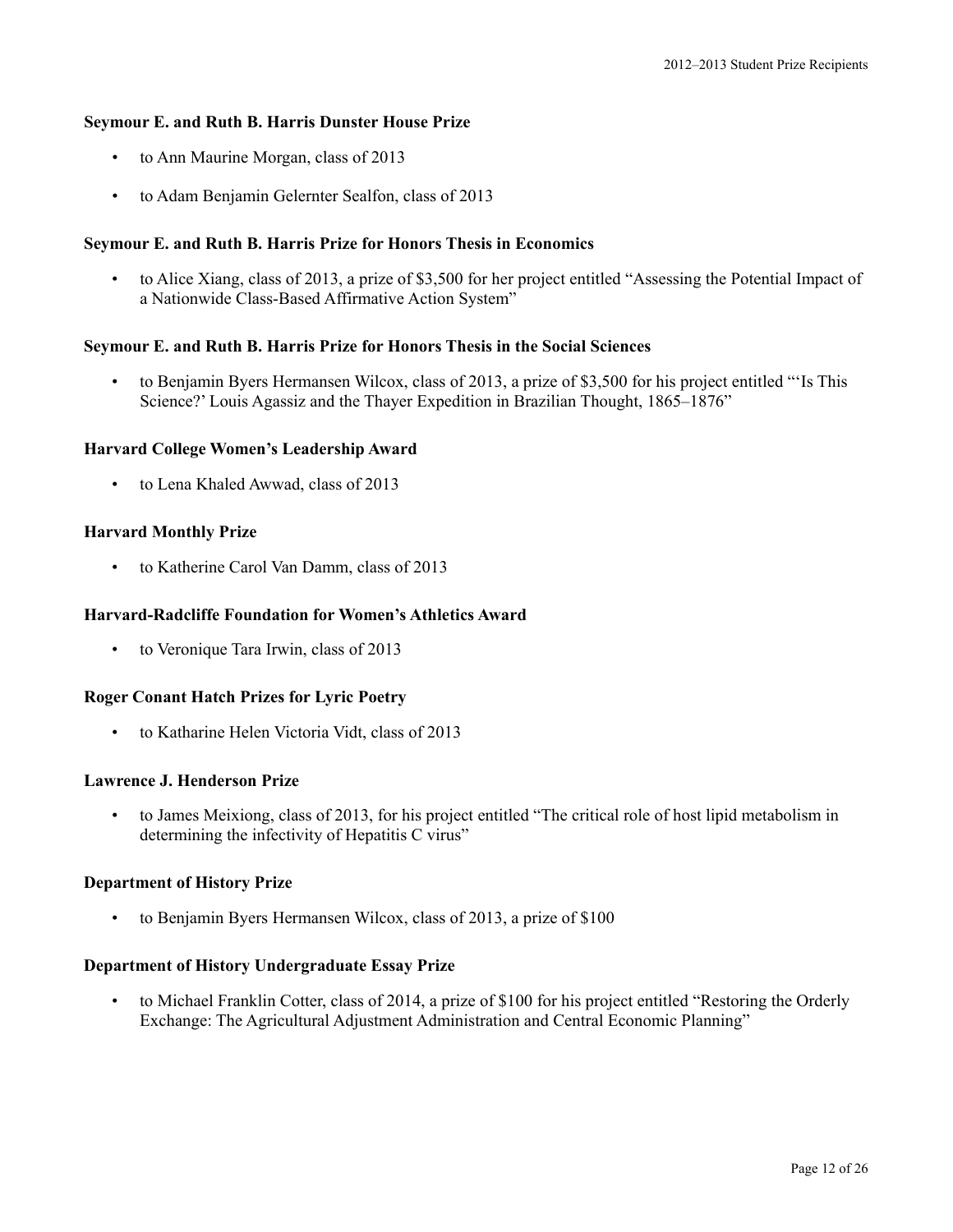# **Philip Hofer Prize for Collecting Books or Art**

- to Matthew Thomas Gin, G1, a first-place prize of \$2,000 for his project entitled "Between West Germany and the World: Design at the 1972 Munich Olympics"
- to Margot Jacqueline Malebo Leger, class of 2013, a second-place prize of \$1,000 for her project entitled "Rediscovering the Classic: South African Literary Magazines of the 1960s"
- to Samuel Evan Milner, class of 2013, a second-place prize of \$1,000 for his project entitled "The Cleveland School: Then and Now"
- to Matthew Issac Alpert, class of 2013, a third-place prize of \$500 for his project entitled "What is a Computer? What is Consciousness? What is Reality?"
- to Martin Thomas Greenup, G7, a third-place prize of \$500 for his project entitled "'My wars are laid away in books': Emily Dickinson in Print"

# **Thomas Temple Hoopes Prize**

- to Christian Coolidge Anderson, class of 2013, a prize of \$4,000 for his project entitled "Defining physics" at imaginary time: Reflection positivity for certain Riemannian manifolds"
- to Hana Bajramovic, class of 2013, a prize of \$4,000 for her project entitled "But I Was Going to Say When Truth Broke In: The Cognitive Effects of the Unreliable Narrator Based on Moments of Realization"
- to Aditya Balasubramanian, class of 2013, a prize of \$4,000 for his project entitled "'From Socialism to Swatantra': Market Liberalism in India, 1943–1970"
- to Devin Ralph Bean, class of 2013, a prize of \$4,000 for his project entitled "From Lineage Organization to Lineage Net: The Post-Cultural Revolution Re-Imagining of Chinese Lineage Community"
- to Zachary Nathaniel Bernstein, class of 2013, a prize of \$4,000 for his project entitled "Monument or Memorial? Art and Automobiles in Diego Rivera's 'Detroit Industry' Murals"
- to Raj Anand Bhuptani, class of 2013, a prize of \$4,000 for his project entitled "Yelping for Help and Helping Yelp"
- to Nicholas Ford Brazeau, class of 2013, a prize of \$4,000 for his project entitled "Growing Up Chimpanzee: A Study of Body Size and Growth Patterns in *Pan troglodytes*"
- to Seth Harris Cassel, class of 2013, a prize of \$4,000 for his project entitled "Old cells have new tricks: Nestin+ neural progenitor cells in SOD1G93A-Tg disease model mice do not respond to neurodegeneration in the SVZ or in adjacent brain regions but proliferate and differentiate down astrocyte and oligodendrocyte lineages in the spinal cords of diseased mice"
- to Yi Jean Chow, class of 2013, a prize of \$4,000 for her project entitled "'Rerepeated with Error': Scientific Temperament and the Reader in *Ulysses*"
- to Andrew Knoller Cohen, class of 2013, a prize of \$4,000 for his project entitled "The Shale Gas Paradox: Assessing the Impacts of the Shale Gas Revolution on Electricity Markets and Climate Change"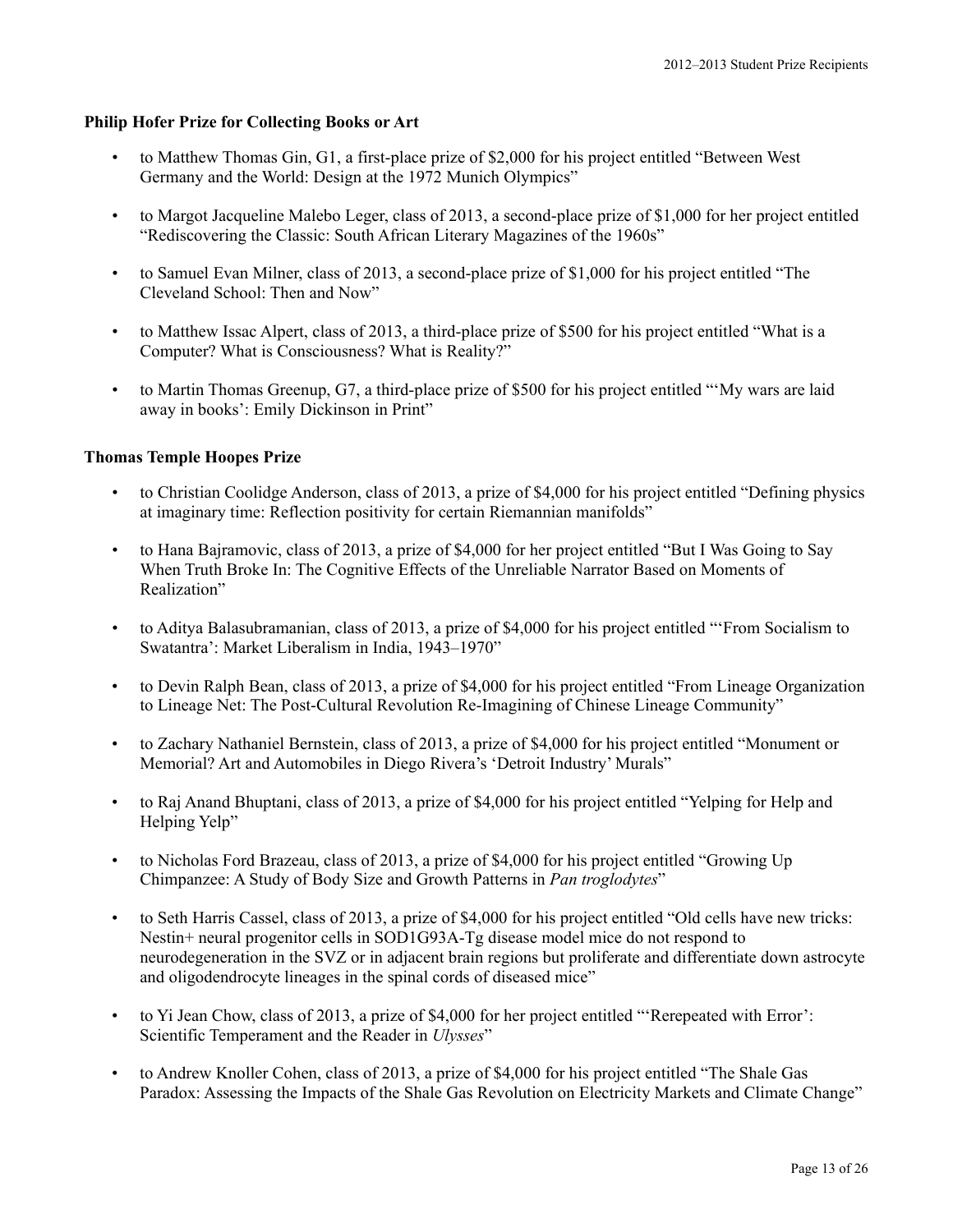- to Bradley Lynn Craig, class of 2013, a prize of \$4,000 for his project entitled "Inside the Master's House: Gender, Sexuality, and the 'Impossible' History of Slavery in Jamaica, 1753–1786"
- to Ashok Krishnan Cutkosky, class of 2013, a prize of \$4,000 for his project entitled "Polymer Simulations and DNA Topology"
- to Carl Daher, class of 2013, a prize of \$4,000 for his project entitled "Facility Location Problem in Service Networks with Self-Routing Users"
- to Lauren Dai, class of 2013, a prize of \$4,000 for her project entitled "The Comparative Advantage of Nations: How Global Supply Chains Change Our Understanding of Comparative Advantage"
- to Andres Adolfo de la Llera Kurth, class of 2013, a prize of \$4,000 for his project entitled "Capzzular: Low-Cost Medical Device for Capsular Access in Cataract Surgery"
- to Aaron Jonathan Deutsch, class of 2013, a prize of \$4,000 for his project entitled "Modification of Stress Granule Assembly during Caspase-Mediated Apoptosis"
- to Christopher Austin Devine, class of 2013, a prize of \$4,000 for his project entitled "Investigating the fidelity of axolotl forebrain regeneration"
- to Louis Robert Evans, class of 2013, a prize of \$4,000 for his project entitled "Never Completed, Only Abandoned: Decidability and Time Use in Moral Decision-Making"
- to John Lunder Ezekowitz, class of 2013, a prize of \$4,000 for his project entitled "The Eyes' Deception: The Salience of Availability in NBA Free Agent Contracts"
- to Meghan Lorine Ferreira, class of 2013, a prize of \$4,000 for her project entitled "Ingroup Love vs. Outgroup Hate: Attitudes among Members of Competitive Intergroup Rivalries"
- to Daniel Joseph Frim, class of 2014, a prize of \$4,000 for his project entitled "'And It Was in the Dwelling of Rabbi Joshua bar Perahiah': Notes on the Anti-Demonic *Get*, a Mythological Motif in the Jewish Babylonian Aramaic Incantation Bowls"
- to Katie Louise Gallogly-Swan, class of 2013, a prize of \$4,000 for her project entitled "'Real' Scottish: Emergent Voices in a Musical Community in Glasgow"
- to Julian Baird Gewirtz, class of 2013, a prize of \$4,000 for his project entitled "River Crossings: The Influence of Western Economists on Chinese Reform, 1978–1988"
- to Noah Stephen Guiney, class of 2013, a prize of \$4,000 for his project entitled "Sounds of the Iranian Diaspora: Fusion Music and Exclusionary Practice in Canada's City of Diversity"
- to James Benjamin Gusberg, class of 2013, a prize of \$4,000 for his project entitled "What Doesn't Kill You Makes You Stronger? An Economic Challenge to the Strength Model of Self-Control"
- to Layla Hazemi, class of 2013, a prize of \$4,000 for her project entitled "Juliet's Boyfriends: Japan, Pop Culture, and the Takarazuka Revue"
- to Samuel Fisher Himel, class of 2013, a prize of \$4,000 for his project entitled "Have U.S. Drone Strikes Exacerbated Anti-American Sentiment in Pakistan? Using a New Proxy from Google Trends to Measure Attitudes towards America Abroad"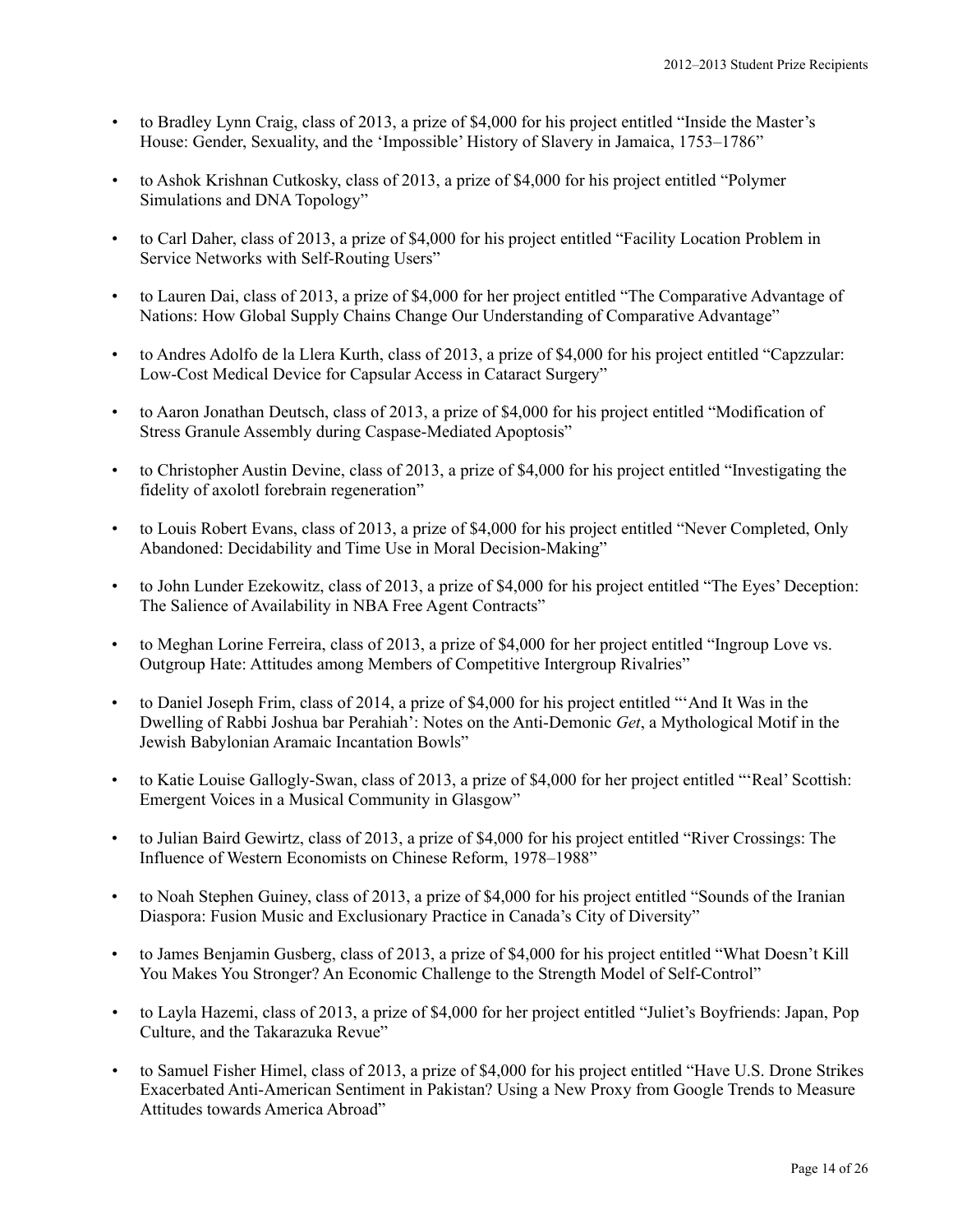- to Julia Hu, class of 2013, a prize of \$4,000 for her project entitled "A Defense of State-Initiated Criminal Protection Orders in Domestic Violence"
- to Jessica Jinin Hwang, class of 2013, a prize of \$4,000 for her project entitled "Probability"
- to Ethel Louise Hylton, class of 2013, a prize of \$4,000 for her project entitled "Bridging the Gap: Social Integration and Academic Achievement in the Desegregated Public High School"
- to Jillian Jacob Jordan, class of 2013, a prize of \$4,000 for her project entitled "The Development of Third-Party Punishment of Cooperative Norm Violations"
- to Laila Kasuri, class of 2013, a prize of \$4,000 for her project entitled "Making Room for the River: A Decision Support System for Flood Risk Reduction in the Indus Basin"
- to Adam Burchfield Kern, class of 2013, a prize of \$4,000 for his project entitled "From the Ground Up: A Contractualist Theory of Moral Inquiry"
- to Seungsoo Kim, class of 2013, a prize of \$4,000 for his project entitled "Alternating Antibiotic Therapy Can Slow the Evolution of Resistance through Negative Cross-Resistance"
- to Kristie Tuong La, class of 2013, a prize of \$4,000 for her project entitled "'Enlightenment, Advertising, Education, etc.': Herbert Bayer and the Museum of Modern Art's 'Road to Victory'"
- to Adam Lam, class of 2013, a prize of \$4,000 for his project entitled "Tracheal Organoid Culture: Migration and Regeneration of an Airway Epithelium"
- to Keli Liu, class of 2013, a prize of \$4,000 for his project entitled "Objective Bayes: Neither Objective nor Bayesian"
- to Sara Sophia Lytle, class of 2013, a prize of \$4,000 for her project entitled "Walking the Path Together, Crossing Alone: The Practice of Care in Buddhist Hospices"
- to Julia Grace Mason, class of 2013, a prize of \$4,000 for her project entitled "Oyster and Seaweed Farming to Improve Coastal Water Quality: Waquoit Bay as a Case Study"
- to Bay Billings McCulloch, class of 2013, a prize of \$4,000 for her project entitled "Taking One for the Team: Changing Group Membership Decreases Intertemporal Altruism"
- to Sarah Lynn McCuskee, class of 2013, a prize of \$4,000 for her project entitled "Practicing Literature and Reading Medicine in Guadeloupe: An Approach to Ethics"
- to James Meixiong, class of 2013, a prize of \$4,000 for his project entitled "The critical role of host lipid metabolism in determining the infectivity of Hepatitis C virus"
- to Adam Kelby Mitchell, class of 2013, a prize of \$4,000 for his project entitled "The Elusive Turning Point: Problematizing Narratives of Late Imperial Developmental Inflection"
- to Ann Maurine Morgan, class of 2013, a prize of \$4,000 for her project entitled "Pigmentation and Drug Resistance in BRAF(V600E) Melanoma"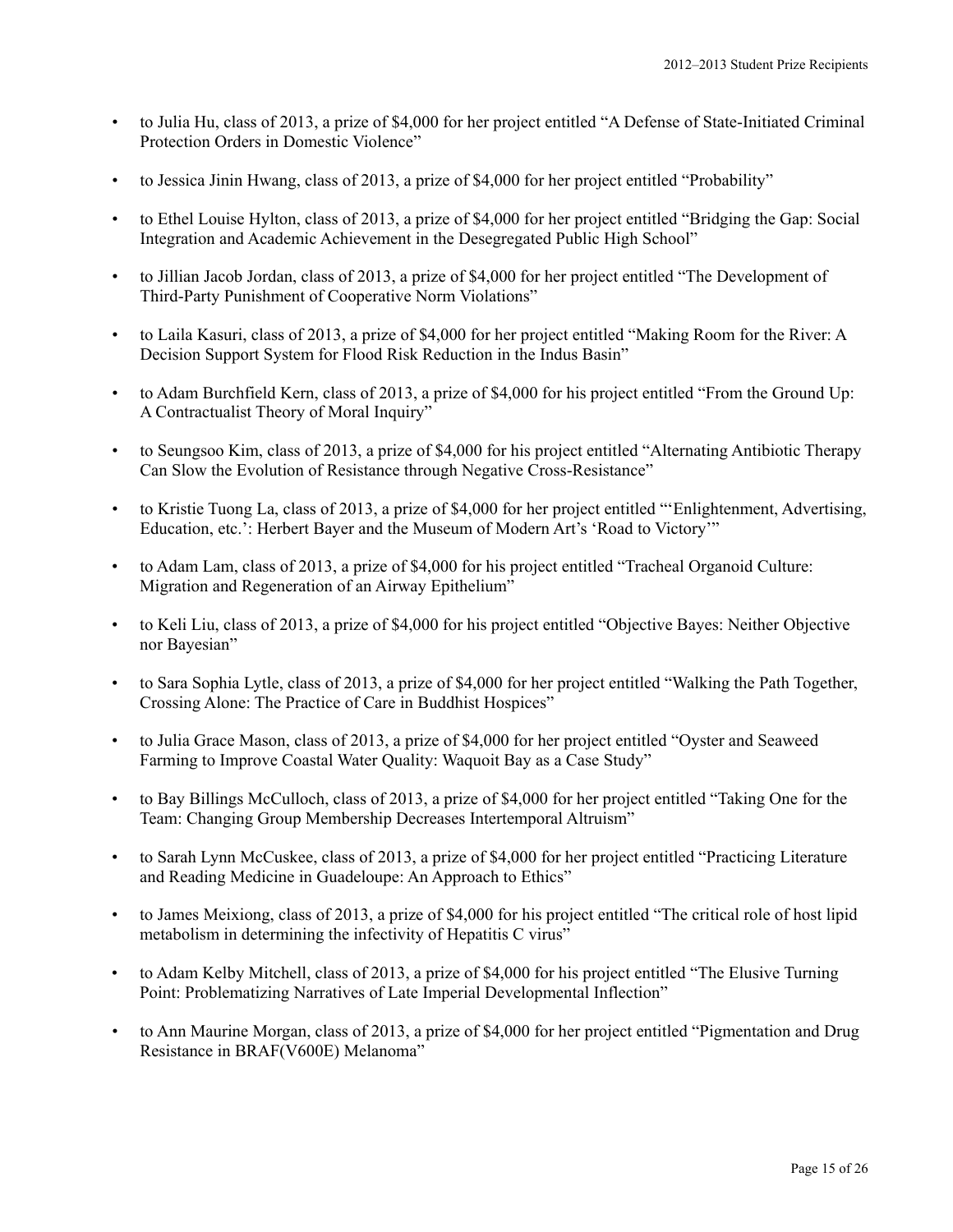- to Benjamin Naddaff-Hafrey, class of 2013, a prize of \$4,000 for his project entitled "'The Electrified Fable': Radio Experimentation, Interwar Social Psychology, and Imagined Invasion in *The War of the Worlds*"
- to Kelsey Haruko Natsuhara, class of 2013, a prize of \$4,000 for her project entitled "Investigating the Role of Matrix Metalloproteinases in Hematopoietic Stem Cell Development and Marrow Injury in Zebrafish"
- to Nicole Paulet Piedra, class of 2013, a prize of \$4,000 for her project entitled "Legislative Hurdles to Agrarian Reform: The Role of the Bancada Ruralista in the Brazilian Chamber of Deputies, 1995–2006"
- to MaryGabrielle Prezioso, class of 2013, a prize of \$4,000 for her project entitled "There and Back Again: Edwardian Children's Literature and J. R. R. Tolkien's *The Lord of the Rings*"
- to William Minot Rafey, class of 2013, a prize of \$4,000 for his project entitled "Visions and models in South Africa: Balancing energy development with global climate change"
- to Brianna Elaine Rennix, class of 2013, a prize of \$4,000 for her project entitled "Chamber of Compromise: The Creation and Demise of the First Irish Senate, 1912–1936"
- to Vaida Rimeikyte, class of 2013, a prize of \$4,000 for her project entitled "Affect Unbound: The Dissociability of Arousal and Valence in Early Emotion Processing"
- to Christian Bade Ronald, class of 2013, a prize of \$4,000 for his project entitled "Producing a Public: 1935, the Living Newspaper, and Public Opinion in Depression-Age America"
- to Ryan McGivern Rossner, class of 2013, a prize of \$4,000 for his project entitled "Medicine on Trial: Professional Expertise and Medical Malpractice in Republican China, 1912–1937"
- to Ariel Lidawer Rubin, class of 2013, a prize of \$4,000 for his project entitled "Breaking Down Borders: Multiple Perspectives on Land Transactions in Mandatory Palestine: A Case Study of the Wadi Hawarith Affair"
- to Alexander Laurence Sahn, class of 2013, a prize of \$4,000 for his project entitled "Mainstream Party Convergence and the Radical Right: Anti-Immigration and Protest Voting in Context"—Ms. Charlotte Cavaille
- to Mary Jane Sakellariadis, class of 2013, a prize of \$4,000 for her project entitled "'In the Hated Prison Walls … Lo! My Bleeding Country Calls': Confederate Nationalism in Fort Warren Prisoner Autograph Albums"
- to Laura Ford Savarese, class of 2013, a prize of \$4,000 for her project entitled "Slavery's Battleground: Contesting the Status of Enslaved and Free Blacks in St. Louis, from Statehood to the Civil War"
- to Leeann Saw, class of 2013, a prize of \$4,000 for her project entitled "'No Nook of English Ground Secure': British Railways and Land Expropriation, 1825–1850"
- to Zachary Thomas Sheets, class of 2013, a prize of \$4,000 for his project entitled "You Alone Are Stranger Here"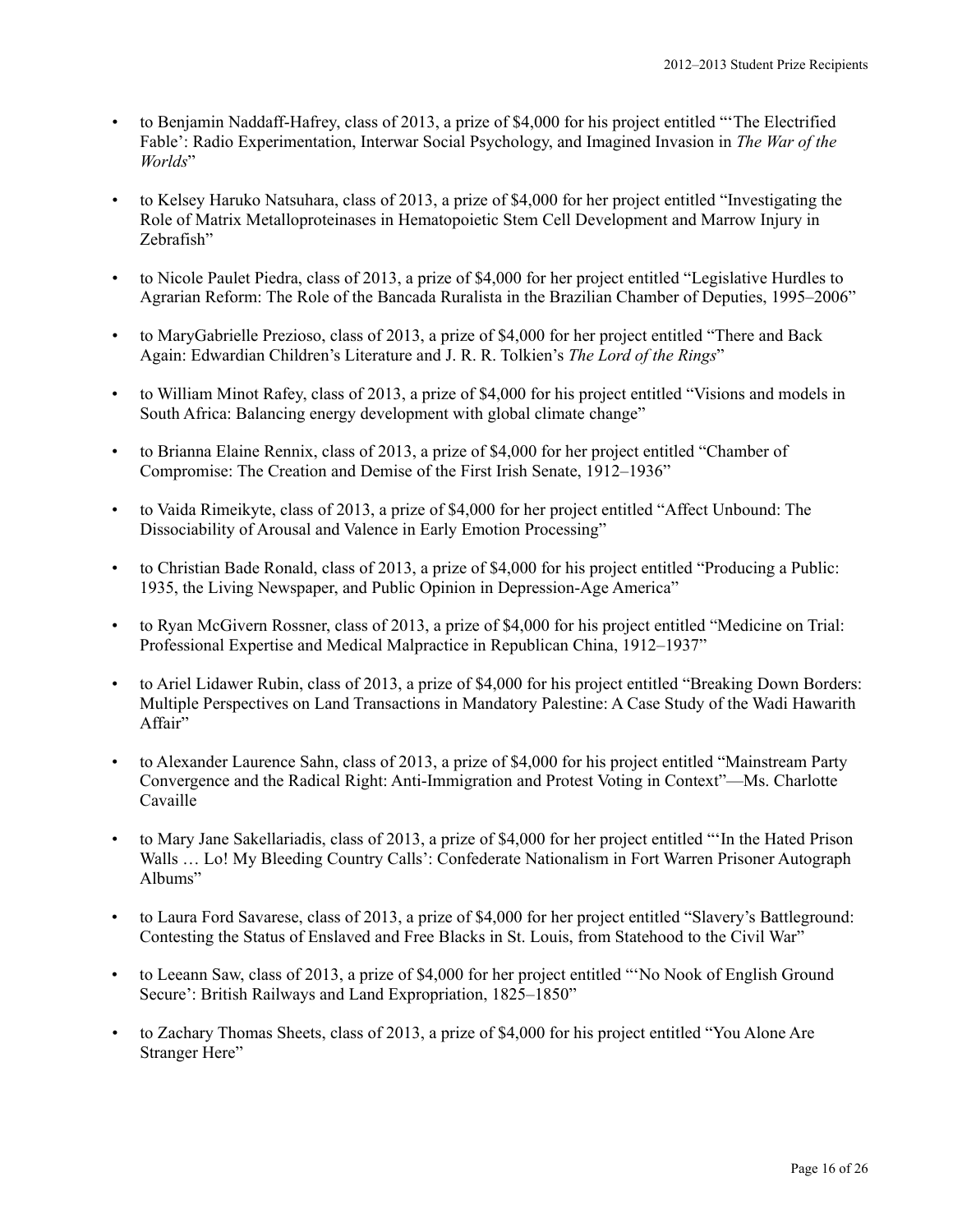- to Andrew Noor Shindi, class of 2013, a prize of \$4,000 for his project entitled "The Inadvertent Inheritors of the Moon and Stars: Accidental Presidents and the Vice Presidency"
- to Alicia Caitlin Smart, class of 2013, a prize of \$4,000 for her project entitled "Identification of CEP-701 as a Small Molecule Regulator of Satellite Cell Proliferation through High-Content Screening"
- to Thomas James Snyder, class of 2013, a prize of \$4,000 for his project entitled "Against the Peace of the World: Soviet Influence in the Creation of the Nuremberg Trial and the German Response"
- to Georgia Vasiliki Stasinopoulos, class of 2013, a prize of \$4,000 for her project entitled "Harm, Damages, and Apologies: Civilian Compensation in Iraq and Afghanistan under the Foreign Claims Act"
- to Sarah Caterina Stein Lubrano, class of 2013, a prize of \$4,000 for her project entitled "Contradiction Incarnate: Lou Andreas-Salomé and the Challenges of Feminist Historiography"
- to Elliot Joshua Stein, class of 2013, a prize of \$4,000 for his project entitled "The transcription factor BATF3 may be a novel regulator of angiogenesis and breast cancer progression: An *in vitro* and *in vivo* study"
- to Abby Peihe Sun, class of 2013, a prize of \$4,000 for her project entitled "Alone with All the Road Ahead"
- to Gabrielle McClelland Tandet, class of 2013, a prize of \$4,000 for her project entitled "Negation and Negative Pronouns in Chontal Mayan"
- to Aparajita Tripathi, class of 2013, a prize of \$4,000 for her project entitled "Uncovering a Socratic Phenomenology of Dissent: Jan Patocka on Moral Responsibility"
- to Emily Sarah Unger, class of 2013, a prize of \$4,000 for her project entitled "Reconstructing the RNA World: A Study of Primerless Non-Enzymatic RNA Replication"
- to Sezen Unluonen, class of 2013, a prize of \$4,000 for her project entitled "Manners, Power, and Ethics in Medieval Romance"
- to Gili Vidan, class of 2013, a prize of \$4,000 for her project entitled "Fog of Code: Cybersecurity, International Relations, and Sovereign-Subject Ties in Cyberspace"
- to Katherine Elida Warren, class of 2013, a prize of \$4,000 for her project entitled "Coming of Age in the Epidemic: Suicide and Adolescence in a Tribal Nation"
- to Mark Eric Warren, class of 2013, a prize of \$4,000 for his project entitled "From the Cell to the City: The Early Housing Designs and Urbanism of Ricardo Bofill and the Taller de Arquitectura, 1960–1975"
- to Olivia Grace Weeks, class of 2013, a prize of \$4,000 for her project entitled "The Molecular Basis of Dental Development in *A. mississippiensis*, the American Alligator"
- to Zoe Anna Yoshii Weinberg, class of 2013, a prize of \$4,000 for her project entitled "The Blonde, Blue-Eyed Slave: Alexina Morrison and the Legal and Scientific Construction of Race in Louisiana, 1857– 1862"
- to Benjamin Byers Hermansen Wilcox, class of 2013, a prize of \$4,000 for his project entitled "'Is This Science?' Louis Agassiz and the Thayer Expedition in Brazilian Thought, 1865–1876"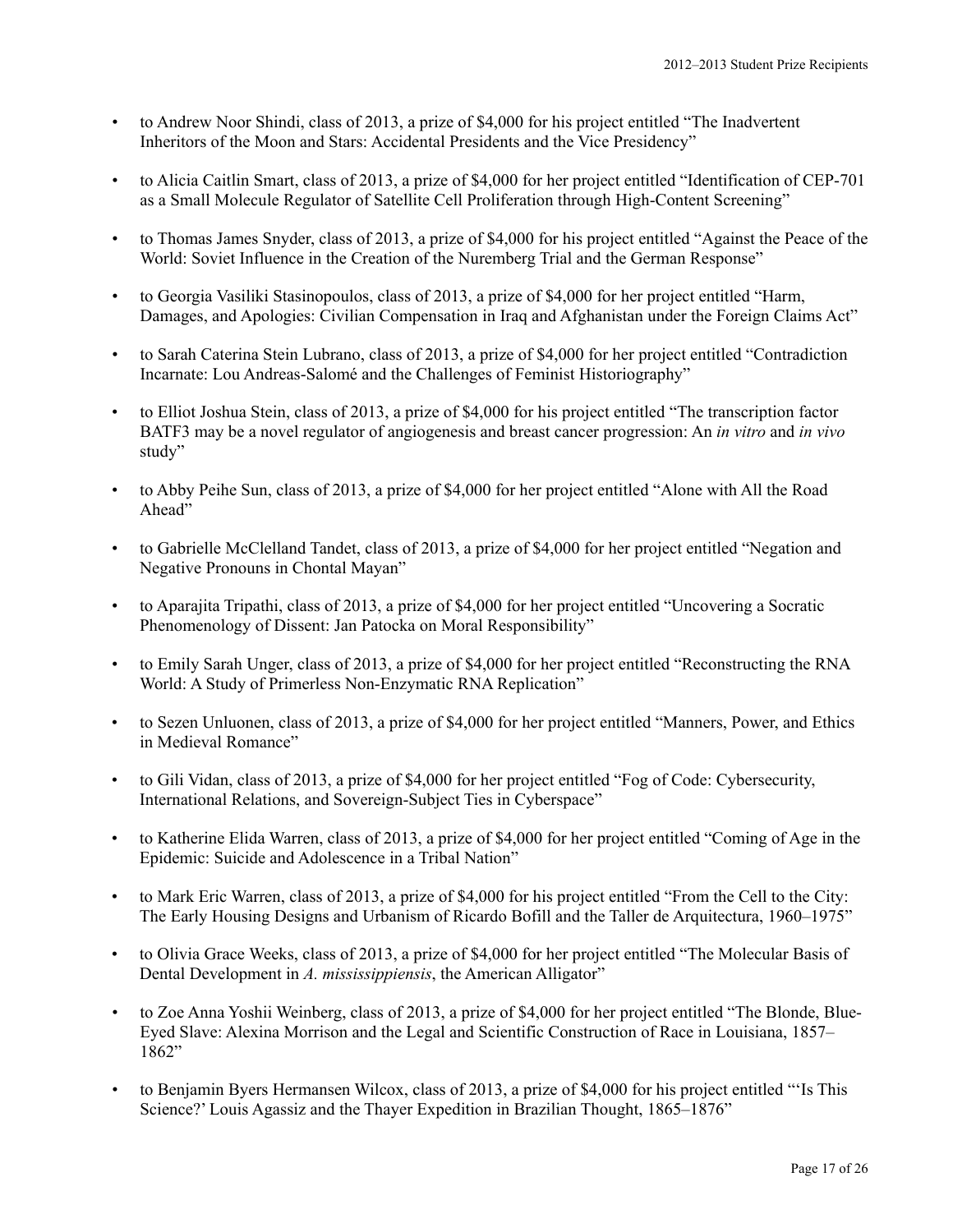- to Frankie Kin San Wong, class of 2013, a prize of \$4,000 for his project entitled "The Effect of Macrophage Soluble Factors in the Hematopoietic Stem Cell Niche"
- to Alice Xiang, class of 2013, a prize of \$4,000 for her project entitled "Assessing the Potential Impact of a Nationwide Class-Based Affirmative Action System"
- to Alexa Katherine Zahl, class of 2013, a prize of \$4,000 for her project entitled "Resonant Rhetoric and Unheard Melodies: Roman Imperial Oratory in Text and Art"
- to Michele Sasha Zemplenyi, class of 2013, a prize of \$4,000 for her project entitled "Design and Analysis of a Fractional Factorial Screening Experiment to Identify Small Molecule Inducers of Pancreatic Beta Cells"
- to George Wayne Zuo, class of 2013, a prize of \$4,000 for his project entitled "A Better Way to Fail: An Economic Comparison of Grades and Test Scores in Motivating Grade Retention Decisions"

# **Charles Edmund Horman Prize**

• to Avia Tadmor, class of 2014

# **Kathryn Ann Huggins Prize**

- to Laura Ford Savarese, class of 2013, for her project entitled "Slavery's Battleground: Contesting the Status of Enslaved and Free Blacks in St. Louis, from Statehood to the Civil War"
- to Zoe Anna Yoshii Weinberg, class of 2013, for her project entitled "The Blonde, Blue-Eyed Slave: Alexina Morrison and the Legal and Scientific Construction of Race in Louisiana, 1857–1862"

### **Human Developmental and Regenerative Biology Outstanding Thesis Award**

• to Brandon Matravers Law, class of 2013, for his project entitled "The role of Notch signaling in tracheal epithelial cell fate"

### **Intellectual Architecture Award**

• to Sydney Anne Helena Sawyier, class of 2013

### **Ephraim Isaac Prize for Excellence in African Studies**

• to Laura Elizabeth D'Asaro, class of 2013

# **Barbara Johnson Memorial Prize in Literature**

• to Rebecca Fairclough Elliott, class of 2014, for her project entitled "The Political as Work of Art in Roberto Bolanõs's Chilean Narratives"

### **Klein Family History Prize**

• to Mark Christian Wilkins, A.L.M. '13, a prize of \$1,000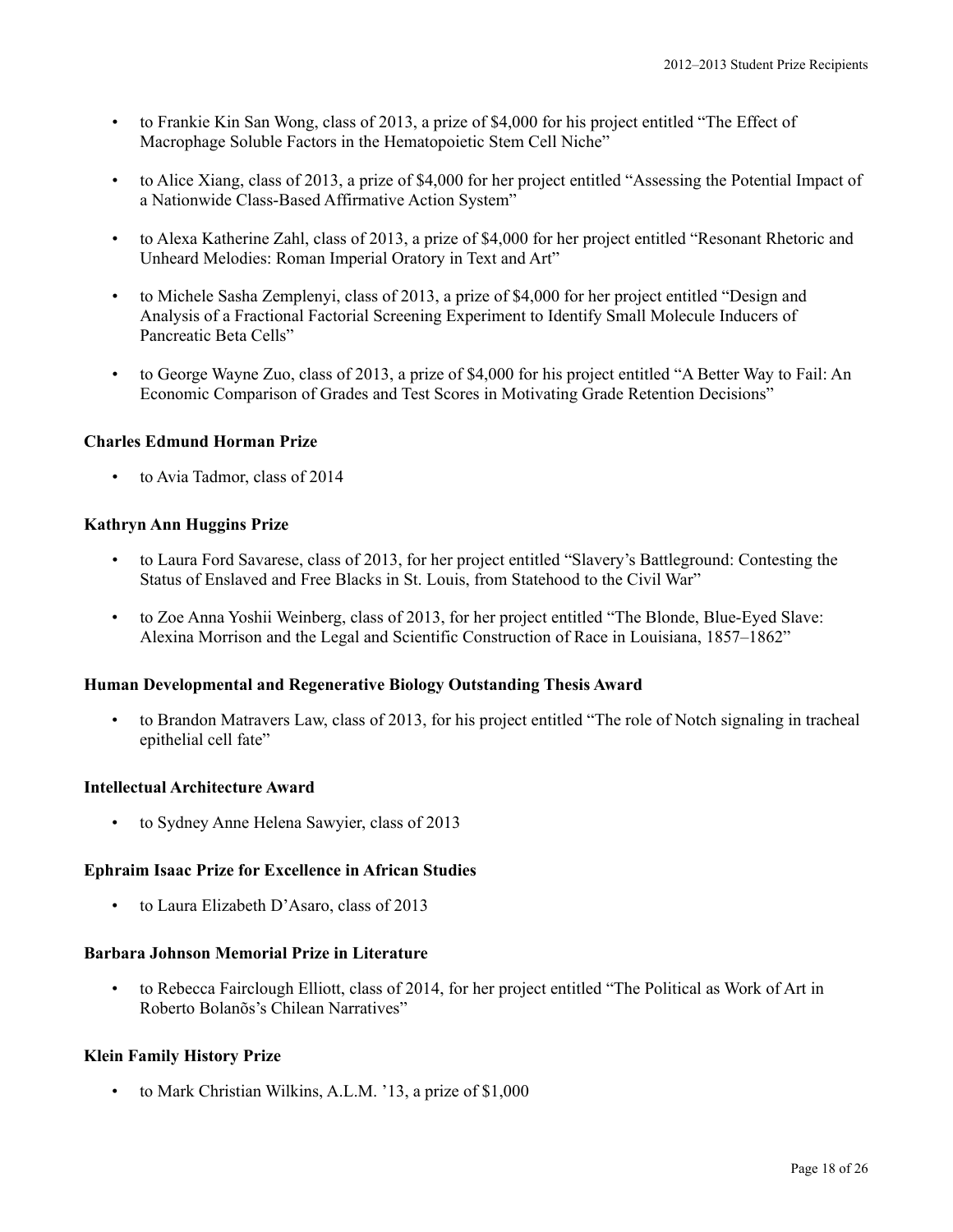### **George Arthur Knight Prize**

• to Justin Michael Hoke, G2, a prize of \$4,592.53 for his project entitled "Smothered bodies, slender bodies"

### **Morris Kronfeld Prize**

• to Bookang Seol, class of 2013

# **Lawrence Lader Prize in Expository Writing**

• to Jacob Moscona, class of 2016, for his project entitled "Cloak of Meritocracy: Harvard's 'New Plan' of Admissions and the 'Jewish Problem'"

# **Newbold Rhinelander Landon Memorial Scholarship Prize**

- to Jose Antonio Bengochea, class of 2013
- to Christopher John Londa, class of 2013
- to Ketan Ramakrishnan, class of 2013

### **Harold Langlois Award**

• to Peter L. Baskette, A.L.M. '13, a prize of \$1,000

### **Dorothy Hicks Lee Prize**

• to Travis Curtis Anderson-Hamilton, class of 2013, for his project entitled "Freedom's Price: An Analysis of the Black Antagonist"

### **Doris Cohen Levi Prize**

• to Benjamin Kennedy Moss, class of 2013

# **Robert E. Levi Prize**

• to Eleanor Thames Regan, class of 2013

# **Jonathan M. Levin Prize for Teaching and Social Justice**

• to Denitra Jenise Wansley, class of 2013

### **Jonathan Levy Award**

• to Emily Bentley Hyman, class of 2013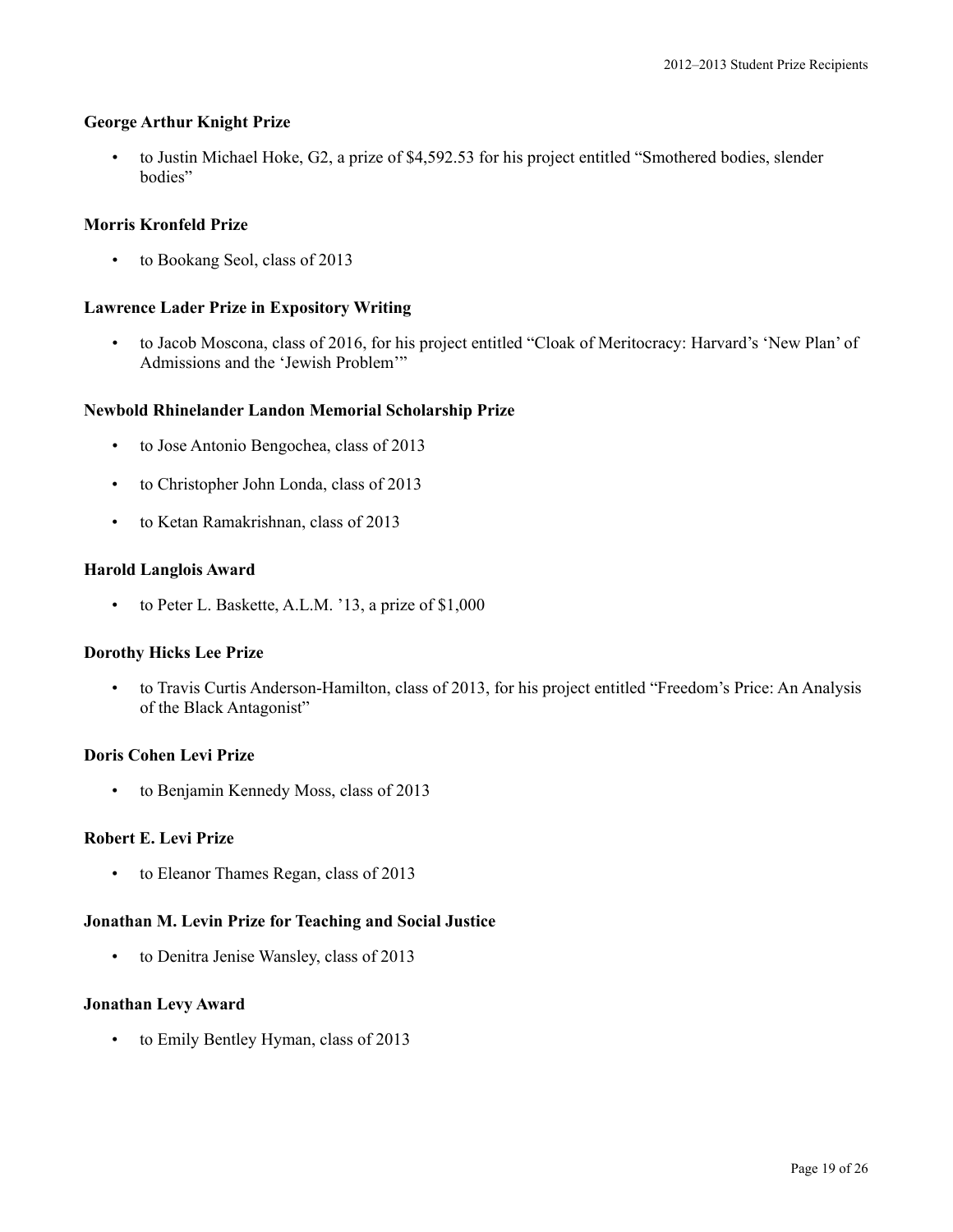### **Alain LeRoy Locke Prize for Academic Excellence**

• to Julia Rose Jeffries, class of 2013

# **Hugh F. MacColl Prizes**

• to Lydia Winsor Brindamour, class of 2013, a prize of \$1,866 for her project entitled "not, as yet … "

### **Maurice Sedwell Ltd. Prize**

• to Laura Elizabeth D'Asaro, class of 2013

# **Cecília Meireles Prize**

• to Jared Dustin Martin, class of 2013, a prize of \$200 for his project entitled "A Tela das Sensaçoes: Uma Inversão da Tradição Lirica em Armando Feitas Filho"

# **Mill-Taylor Prizes**

- to Edward Daniel Horgan, class of 2014, a prize of \$250
- to Michael Evan Mitchell, class of 2015, a prize of \$250

# **Perry Miller Prize**

• to Benjamin Naddaff-Hafrey, class of 2013

### **Tazuko Ajiro Monane Prize**

- to Tatyana Vitalyevna Avilova, class of 2013, a prize of \$2,000
- to Marissa Anne McGarry, class of 2014, a prize of \$2,000

### **Sally and Cresap Moore Prize**

- to Andrew Quinn Blinkinsop, class of 2013
- to Katherine Elida Warren, class of 2013

### **Mossavar-Rahmani Center Prize for Best Master's Student Paper**

• to William Radford Talbott, M.P.A. '13, a prize of \$1,500 for his project entitled "Lighting the Way: Unlocking Performance Gains in Electricity Distribution and Retailing in India"

### **David B. Mumford Undergraduate Mathematics Prize**

• to Eric Kerner Larson, class of 2013, a prize of \$800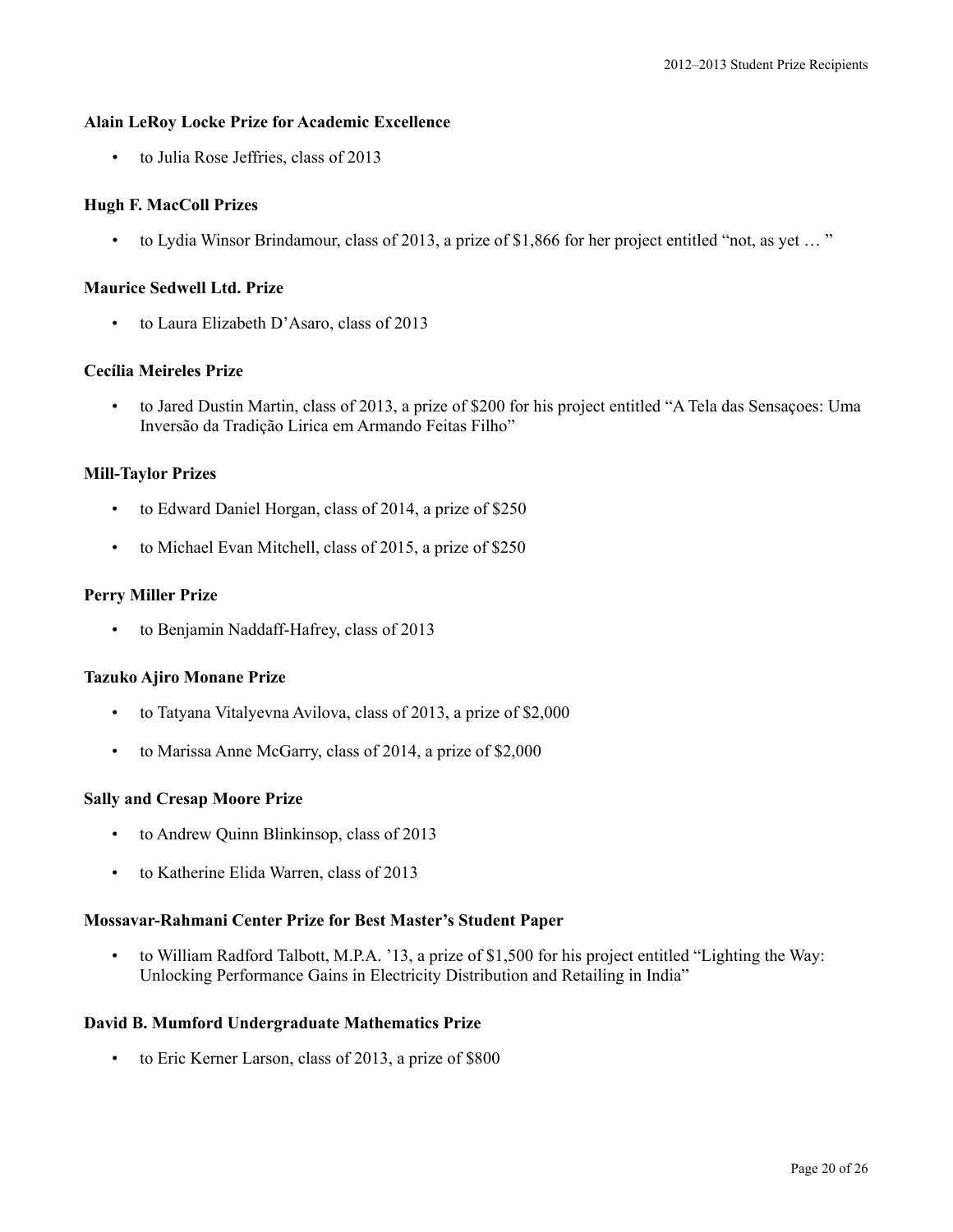# **Oliver-Dabney Junior Prize in History and Literature**

• to Victoria Rachel Black, class of 2014

# **Oliver-Dabney Senior Prize in History and Literature**

• to Travis Curtis Anderson-Hamilton, class of 2013

### **Oliver-Dabney Sophomore Prize in History and Literature**

• to Debbie Nnenna Ama Onuoha, class of 2015

### **Joseph Garrison Parker Prize**

• to Annemarie Elise Ryu, class of 2013

### **Lucy Allen Paton Prizes in the Humanities**

- to Rainer Crosett, class of 2014, a prize of \$500
- to Joshua Graham Wilson, class of 2013, a prize of \$500

### **Lee Patrick Award in Drama**

• to Joshua Robbie McTaggart, class of 2013

# **Pease Thesis Prize**

- to Michael Cowett, class of 2013, for his project entitled "'Res Olim Dissociabiles': Praise and Censure in Tacitus' *Agricola"*
- to Fanaye Solomon Yirga, class of 2013, for her project entitled "The Metrical Function of the Personal Name in Martial's *Epigrams*"

### **Reginald H. Phelps Prize**

- to Scott B. Wilson, A.L.B. '13, a first-place prize of \$2,500
- to Su Zhen Joanne Wong, A.L.B. '13, a second-place prize of \$2,000
- to Leslie Boisset-Dell'Elce, A.L.B. '13, a third-place prize of \$750
- to Michael Avery Lackner, A.L.B. '13, a third-place prize of \$750

#### **Wendell Phillips Memorial Scholarship Prize**

to Bradley Bolman, class of 2015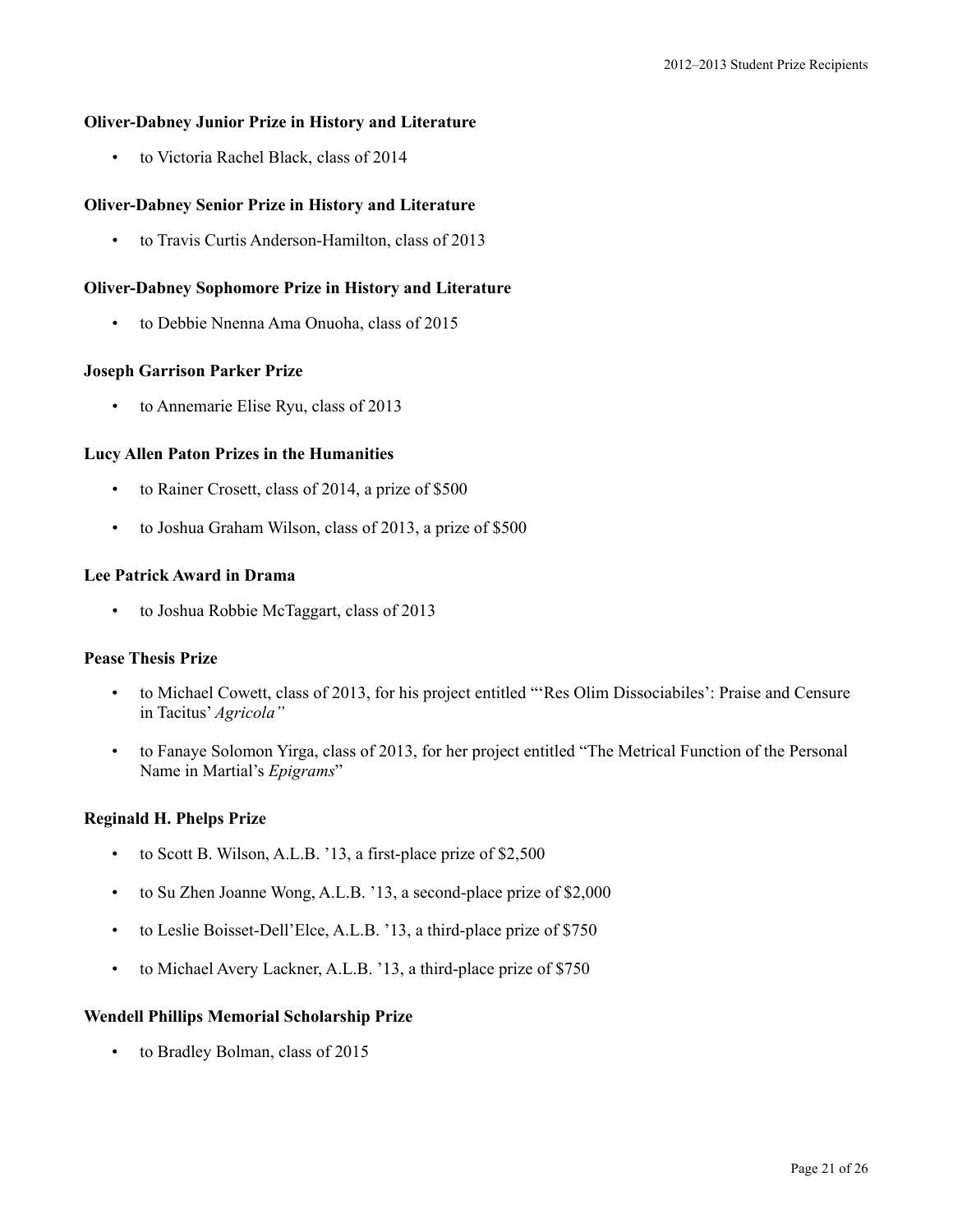# **Norman Podhoretz Prize in Jewish Studies**

• to Joshua Lipson, class of 2014, for his project entitled "Origins, Myth, and Religious Sociology of the Igbo Jews"

# **Roger and Ann Porter Prize**

- to Ann Maurine Morgan, class of 2013
- to Molly Ann Wehlage, class of 2013

# **Susan Anthony Potter Prize**

• to Lioudmila Alexeevna Zaitseva, G2, a prize of \$2,000 for her project entitled "Too Far and Back Again: The Text and the Making of the Medieval Hero in *La Chanson de Roland*, *Le Charroi de Nines*, and *La Vie de Saint Alexis*"

# **Susan Anthony Potter Prize in Spanish Literature of the Golden Age**

- to Victoria Ann Baena, class of 2014, a first-place prize of \$2,000 for her project entitled "Verdad, Ficción y Verosimilitud en las Novelas Intercaladas del Quijote: El Ejemplode El Curioso Impertinente y la Historia del Cautivo"
- to Edith Benavides, class of 2014, a second-place prize of \$1,250 for her project entitled "Ambiciones celestinas: Lodivino, lo secular y la ambivalencia interpretativa en La Celestina"

### **Susan Anthony Potter Undergraduate Prize**

• to Kevin M. Stone, class of 2013, a prize of \$1,250 for his project entitled "Truth as 'Mobile Equilibrium': Preface to a Translation of *Die Vollendung der Liebe*"

### **John P. Reardon, Jr., Award**

to Walter Charles Peppelman, class of 2013

### **Richardson Scholarship Prize**

- to Michael Cowett, class of 2013
- to Christopher John Londa, class of 2013

### **Robert and Maurine Rothschild Prize**

• to Alyssa Adachi Botelho, class of 2013, for her project entitled "Hearing Life's Engineers: The 1976 Cambridge Recombinant DNA Controversy"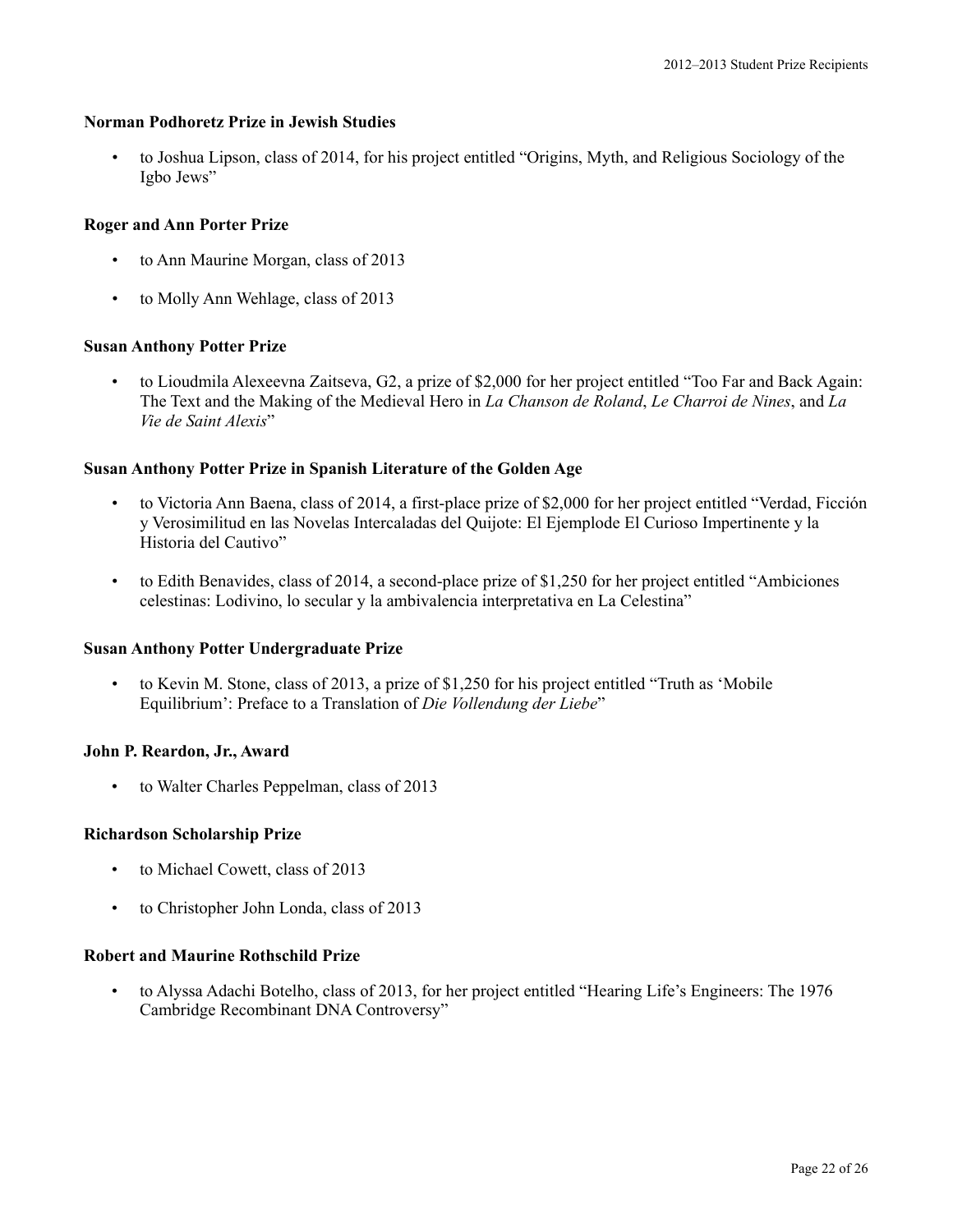# **Cynthia Wight Rossano Prize in Harvard History**

- to Suryani Oka Dewa Ayu, class of 2015
- to Olamide Valerie Olatunji, class of 2014
- to Jesse Giovanni Sanchez, class of 2014

### **Francis Sales Prize**

• to Annika Joy Nielsen, class of 2015, a prize of \$500

### **Endicott Peabody Saltonstall Prize**

• to Amanda Isabel Morejon, class of 2013

### **Jack T. Sanderson Memorial Prize in Physics**

• to Jason Wien, class of 2013

# **John Osbourne Sargent Prize for a Latin Translation**

• to Forrester Campbell Hammer, class of 2015

### **Winthrop Sargent Prize**

• to Layla Hazemi, class of 2013

# **Thomas Small Prizes**

• to Jill Kathleen Shriver, A.L.M. '13, a prize of \$2,000

# **George B. Sohier Prize**

• to Layla Hazemi, class of 2013, a prize of \$250 for her project entitled "Juliet's Boyfriends: Japan, Pop Culture, and the Takarazuka Revue"

### **Barbara Miller Solomon Prize**

to Margot Jacqueline Malebo Leger, class of 2013

### **Sosland Prize in Expository Writing**

• to Olivier Simon, class of 2016, for his project entitled "An Unsuspected Ideal: Reassessing the Treatment of Representational Art in Jose Ortega y Gasset's *The Dehumanization of Art*"

# **Adelbert W. Sprague Prize**

• to Ann Bridget Cleare, G4, a prize of \$2,261.66 for her project entitled "To another of that other"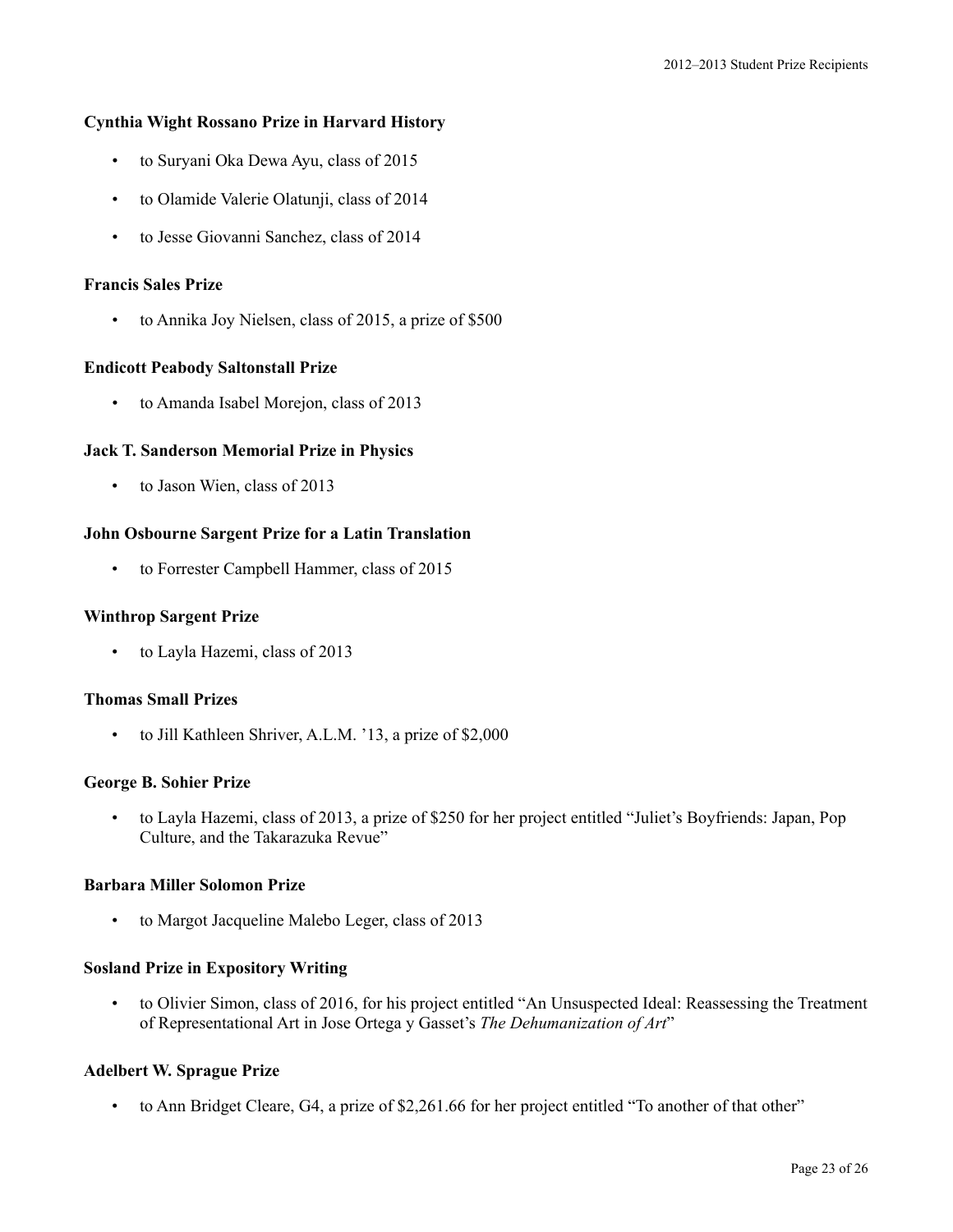# **Jack M. Stein Teaching Fellow Prize in Germanic Languages**

• to Arndt Luemers, G3

# **Louis B. Sudler Prize in the Arts**

• to Keir David Gogwilt, class of 2013

### **Charles Sumner Prize**

- to Janet Ingram Lewis, Ph.D. '12, for her project entitled "How Rebellion Begins: Insurgent Group Formation and Viability in Uganda"
- to Iain Guthrie Osgood, Ph.D. '13, for his project entitled "Differentiated Products, Divided Industries: Firms and the Politics of Intra-Industry Trade"

# **Alan Symonds Award**

• to Matthew Gordineer Warner, class of 2013

# **Alexis de Tocqueville Prizes in Social Studies**

• to William Minot Rafey, class of 2013, a prize of \$500 for his project entitled "Visions and models in South Africa: Balancing energy development with global climate change"

# **Robert N. Toppan Prize**

• to Daniela Louise Cammack, Ph.D. '13, for her project entitled "Rethinking Athenian Democracy"

# **Joan Gray Untermyer Poetry Prize**

- to Lauren Elaine Fields, class of 2014
- to Amanda Beth Peery, class of 2014

### **Luisa Vidal de Villasante Award**

• to Juan Manuel Torbidoni, G3, for his project entitled "Limitando la Eternidad: Visón y Lenguaje en *El Aleph* de Jorge Luis Borges"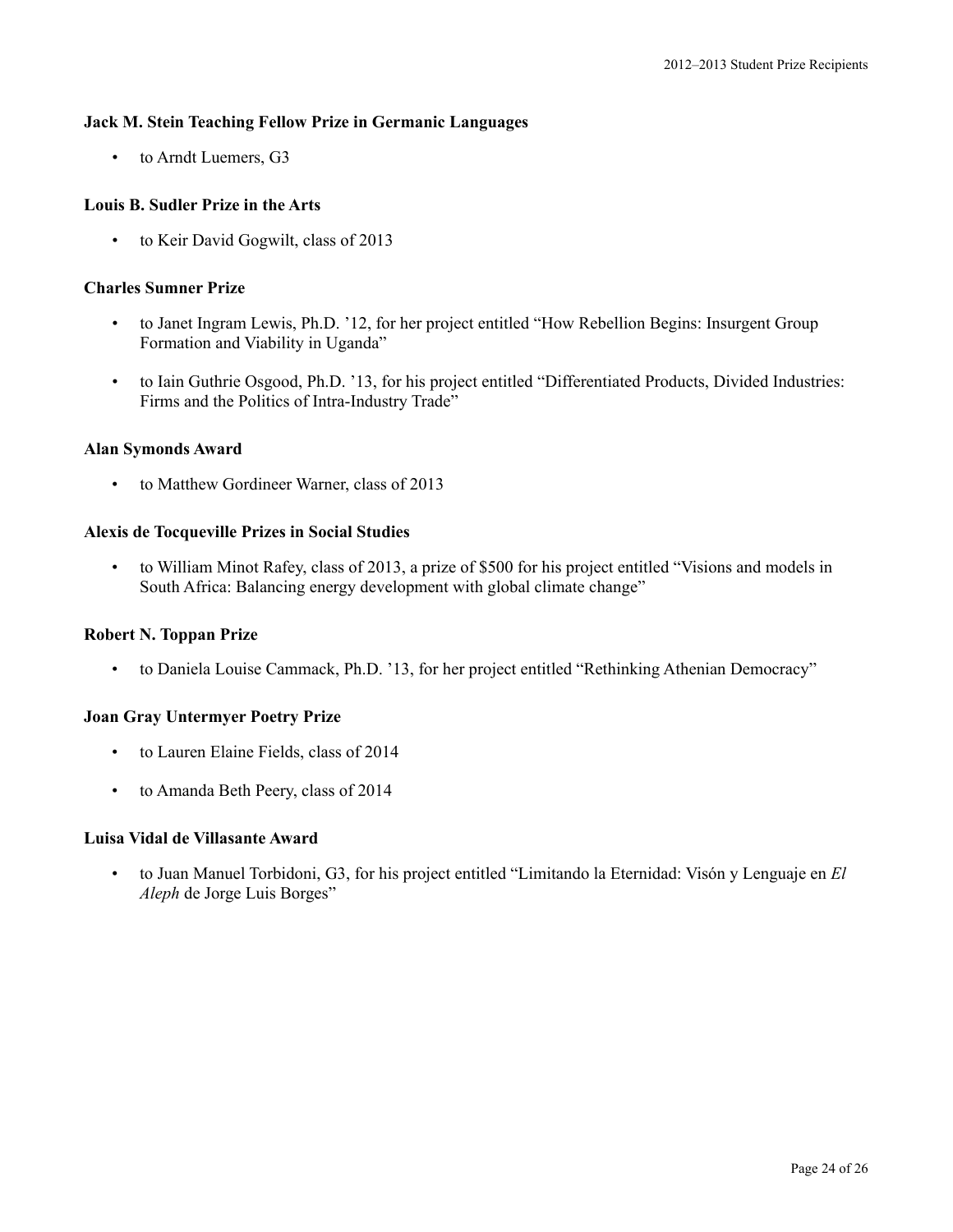# **Visiting Committee Prize for Undergraduate Book Collecting**

- to Catherine Grace Katz, class of 2013, a first-place prize of \$1,500 for her project entitled "My Grandmother's Childhood Library: Collecting Early Twentieth Century Stratemeyer Syndicate Children's Series"
- to Allison Gofman, class of 2014, a second-place prize of \$1,000 for her project entitled "Tangible Flights of Imagination: Works of Science Fiction and Fantasy as Physical Objects"
- to Victoria Ann Baena, class of 2014, a third-place prize of \$750 for her project entitled "An Innocent Abroad: Tales of the Foreigner"

# **Esther Sellholm Walz Prize**

• to Miriam Annabelle Wray, G1, for her project entitled "Adelbert von Chamisso und Hans Christian Andersen im Dialog: Medienschwellen in Adelbert von Chamissos Peter Schlemihls wundersame Geschichte und Hans Christian Andersens Skyggen"

# **Philippe Wamba Prize**

• to Cerianne Parish Robertson, class of 2013, for her project entitled "'Professors of Our Own Poverty': Intellectual Practices of Poor People's Movements in Post-Apartheid South Africa"

### **Philippe Wamba Summer Research Travel Grant**

- to Lowell Brower, G3
- to Kristina Tester, class of 2014
- to Alec Dah-Wei Yeh, class of 2014

### **Philip Washburn Prize**

- to Julian Baird Gewirtz, class of 2013, a prize of \$250 for his project entitled "River Crossings: The Influence of Western Economists on Chinese Reform, 1978–1988"
- to Ryan McGivern Rossner, class of 2013, a prize of \$250 for his project entitled "Medicine on Trial: Professional Expertise and Medical Malpractice in Republican China, 1912–1937"

### **Selma and Lewis H. Weinstein Prize in Jewish Studies**

- to Daniel Joseph Frim, class of 2014, for his project entitled "'And It Was in the Dwelling of Rabbi Joshua bar Perahiah': Notes on the Anti-Demonic *Get*, a Mythological Motif in the Jewish Babylonian Aramaic Incantation Bowls"
- to Leah Reis-Dennis, class of 2013, for her project entitled "New York's 'Bad Girl Problem': Dear and Reform on the Jewish East Side"